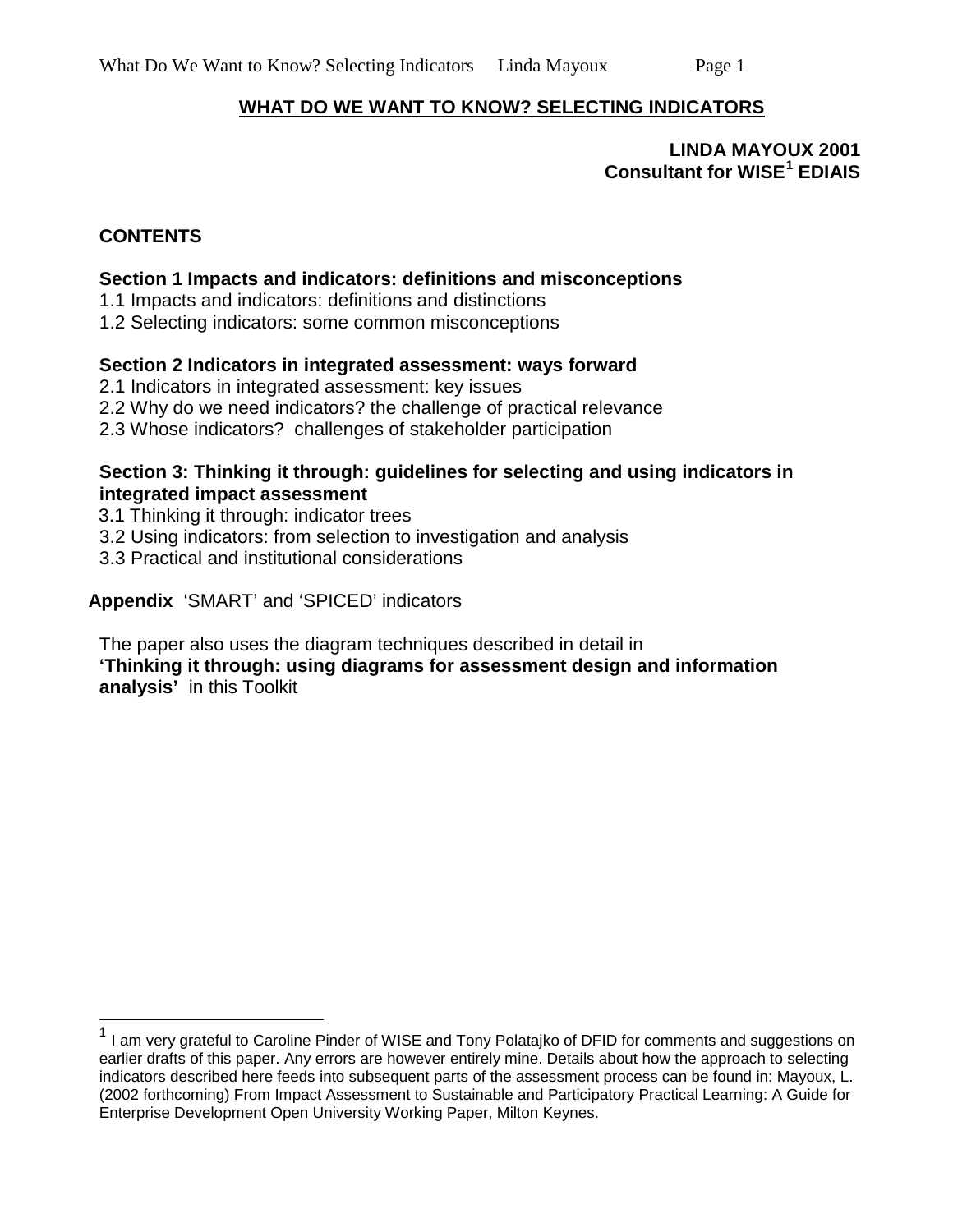### **SECTION 1 IMPACTS AND INDICATORS: KEY ISSUES**

#### **1.1 Impacts and indicators: definitions and distinctions**

Indicators are needed in order to make the process of investigation manageable. They do not have any objective validity in themselves but are, as defined in the Oxford English Dictionary:

#### *' a thing that serves to give an indication [a sign, symptom or hint] or suggestion of something else'*

There is no one given set of 'correct indicators ' for assessing a particular type of impact, but a range of possible signs, symptoms or hints by which impacts can be observed, measured or detected with varying degrees of certainty.

A distinction must be made between:

• **Impact goals:** ie **what** is to be assessed. These may vary from very broad goals like 'poverty alleviation ', ' economic growth ' or 'empowerment ' to narrowly specified goals like ' increased cash incomes ', ' expansion in number of enterprises in a particular sector ' or ' increased role in major household economic decisions. ' Impact goals are generally specified in organisational mandates and Logframes, although priorities may differ between different stakeholders. In the case of DFID these include both social and economic goals as specified in the White papers and TSPs (!!Insert link to David Stanton's paper).

#### and

• **Indicators:** ie **how** it is to be assessed or measured. These generally involve more specific questions e.g. wage levels over time, numbers of enterprises and profits as recorded in accounts, who made decisions over land purchase. A number of different types are commonly distinguished (See Box 1).

However both impact goals and indicators and different types of indicators themselves exist on a continuum rather than as discrete categories:

- narrowly specified goals may be used as broad indicators. Where the boundary between the two should be drawn in any particular assessment will vary, and may also change somewhat over time.
- quantitative indicators vary in their degree of precision of estimation and the nature of quantification – they can quantify precise amounts eg wage levels, they can estimate rough quantities eg amounts of unrecorded income from informal sector activities. At the analysis stage they are often grouped with varying degrees of precision. Some quantitative indicators may inevitably be very imprecise and almost become qualitative in nature.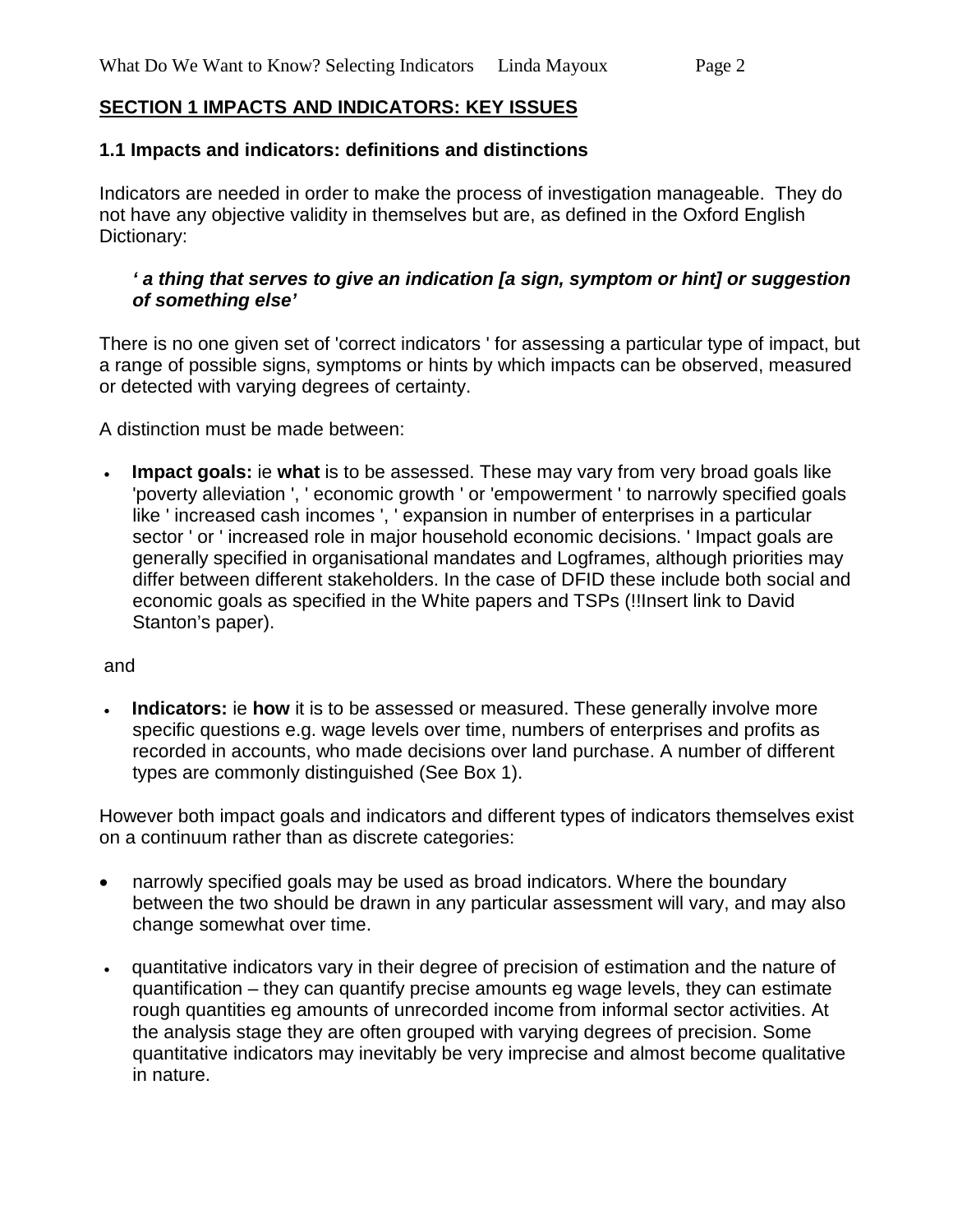- qualitative indicators vary in the levels of closedness or openness of response elicited depending on how they are used. They may assess observable 'facts' (eg whether houses are built out of brick or mud) or ideas and attitudes (eg whether or not women feel they have more self-confidence). In either case questions may elicit simple 'yes/no' or ranked responses and can be categorised and enumerated like quantitative indicators. The categorisation process can be done with varying degrees of precision. Where qualitative indicators are used for illustrative purposes and/or to capture processes of change, they may be much more open and highly subjective.
- there are degrees of 'directness' and proximity eg type of housing may be a direct indicator of assets in an impact assessment of a housing loan program, or an indirect proxy for increased incomes in a general microfinance program.
- SMART and SPICED indicators can be combined. It is possible to use participatory methods to derive SMART indicators which are then cross checked and derived and used in ways which empower. It is also possible to have a number of different sets of such SMART indicators for any particular impact goal to capture diversity and subjectivity.

# **BOX 1: WHAT ARE INDICATORS? DEFINITIONS AND DISTINCTIONS**

### **GOALS AND INDICATORS**

**Impact goals:** *what* is to be assessed. **Impact indicators:** *how* it is to be assessed

### **QUANTITATIVE/QUALITATIVE INDICATORS**

- Quantitative indicators are those which are answered in *numerical* form. They differ along a continuum of the degree of precision of estimation required.
- Qualitative indicators are those which are answered in *verbal* form.

### **DIRECT/PROXY INDICATORS**

- Direct indicators are those which are a *direct result* of an intervention e.g. levels of savings in a savings and credit program.
- Proxy indicators are those which are assumed to be *related to direct impacts* but may be easier to measure or assess e.g. levels of women's savings as a proxy indicator of poverty reduction or economic empowerment.

#### **SMART/SPICED**

In NGO impact assessment attempts have been made to establish criteria for selecting indicators. Initially the focus was on: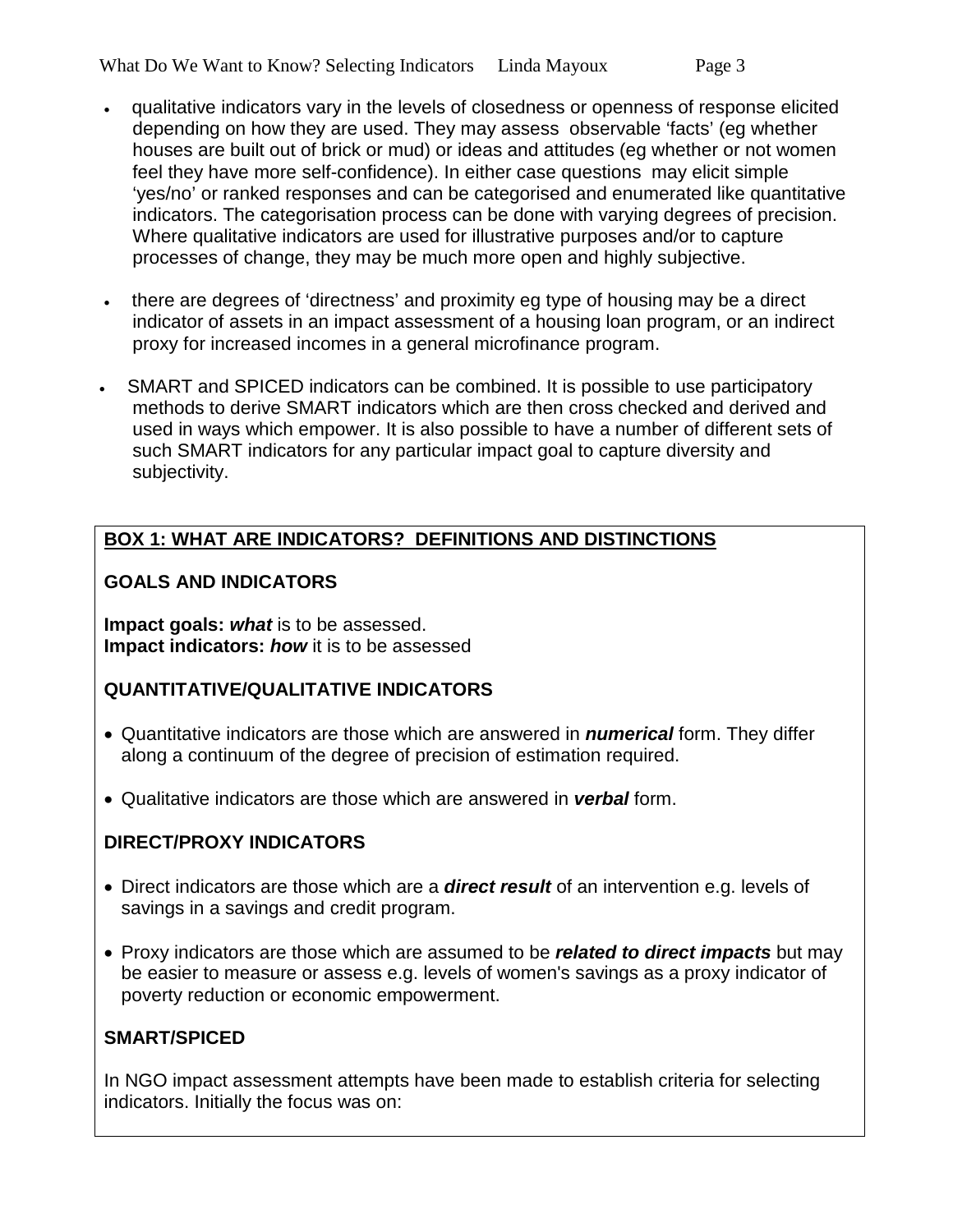• *SMART indicators:* specific, measurable, attainable, relevant, timebound. The main considerations are the feasibility of collecting data which can be quickly and easily used at specific points in the project management cycle.

Later, with the increasing emphasis on participatory assessment, another set of criteria were developed:

• *SPICED indicators are:* subjective, participatory, interpreted, cross-checked, empowering, diverse focuses more on relevance of indicators to different stakeholders and their accurate representation of complex realities.

### **1.2 Selecting indicators: some common misconceptions**

Many impact assessments collect large amounts of quantitative data in an attempt to capture 'an objective picture ' of impact on incomes. The very long questionnaires generated yield data of uncertain reliability because of gaps in respondent knowledge and interviewee (and interviewer) fatigue. Much of the data is of therefore rather suspect accuracy and is never even analysed. This is obviously a waste of time and resources for funders, programmes and respondents.

The complexity of livelihoods means that no matter how much quantitative data is collected, it will never be ' completely rigorous '. Even if indicators were devised for all known dimensions of livelihoods and data systematically collected, it is unlikely that these could ever be exhaustive. As can be seen from Box 2, even assessing narrowly defined economic impact goals like increased incomes and assets is inevitably an imprecise art open to dispute and qualification<sup>[2](#page-3-0)</sup>. The degree to which income impacts can easily be assessed with any degree of precision will depend crucially on factors like:

- the economic context and degree to which wage levels, inflation and prices are known and stable over time
- the types and range of activities in which respondents are engaged, whether these are regular with fixed remuneration, whether or not accurate accounts are kept, levels of non market activity
- the degree to which respondents control their income in predictable ways
- the degree to which non market activities and social support networks are important in providing basic necessities and safety nets

These factors are likely to vary not only between contexts but even within individual programmes for different respondents e.g. between urban and rural areas, between women and men, between the 'better-off' poor and the poorest. The relative importance of different indicators and ways in which they are quantified is likely to change over even relatively short periods of time with market fluctuations and seasonal variations. There is also likely to be considerable individual variation in the degree to which respondents are able to

<span id="page-3-0"></span> $2$  For discussion of the different types of indicators used in different studies and their limitations see for example Daniels 1999a.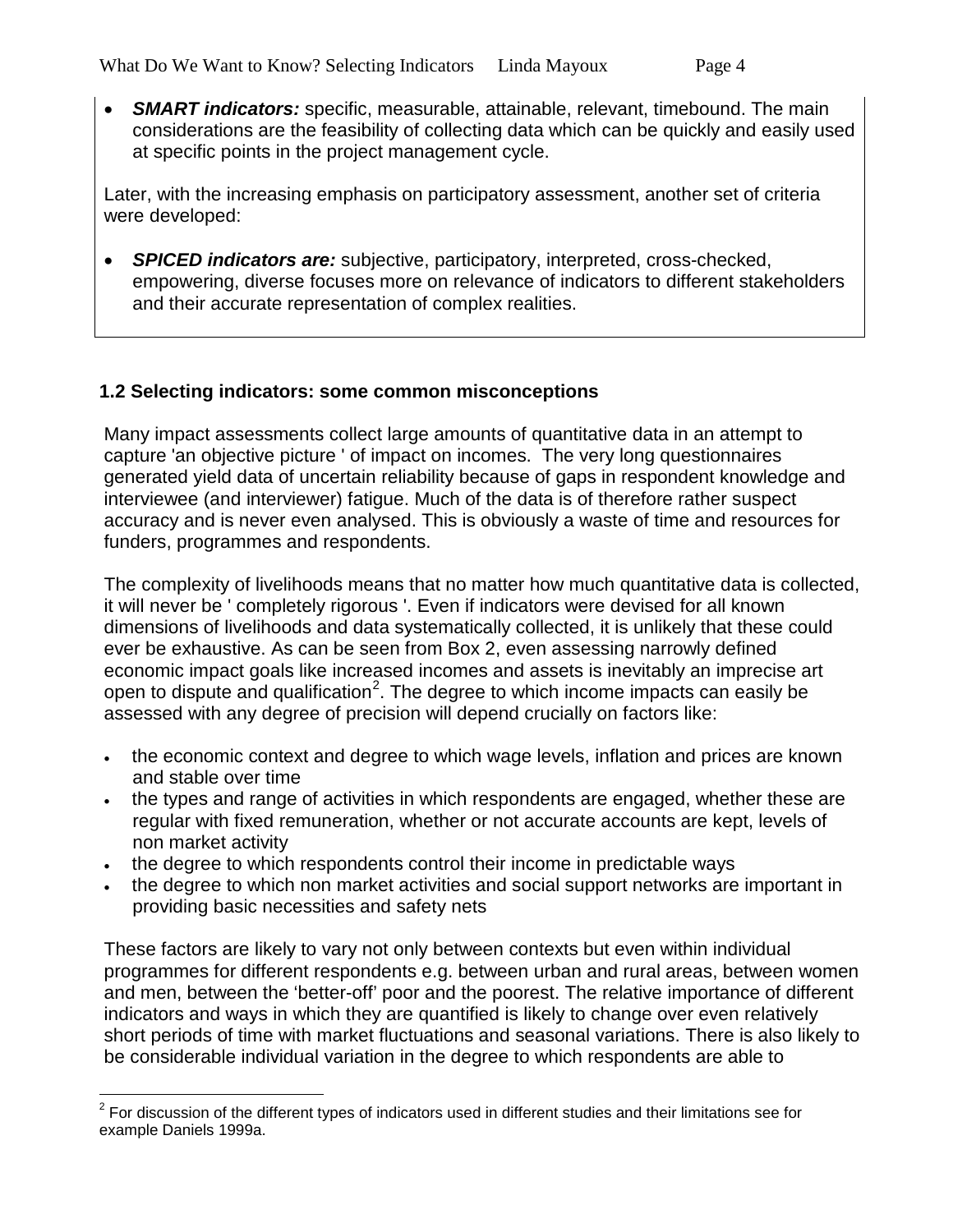calculate incomes or recall them over time. These variations may be nonrandom e.g. profits over the last month may be more stable in some sectors than others and assessments of income using this measure will be biased in ways which affect the subsequent analysis.

Any assessment is therefore based on a particular selection of partial indicators. Recent debates about indicators have suggested the need to narrow down assessments to a narrow range of manageable, particularly economic and quantitative proxy indicators for poverty reduction. Some donors are proposing that these should be established as a common standard for reporting for comparative assessments, in the same way as for example financial reporting in micro-finance programmes<sup>[3](#page-4-0)</sup>. However while there is obviously a need for comparative assessments, and also a need to make indicators manageable, the primacy given to a few quantitative economic measures is unlikely to lead to assessments capable of producing credible and useful practical recommendations.

Firstly particular quantitative economic indicators of impact on direct beneficiaries of enterprise interventions cannot be taken as 'proof ' of impacts on broader development goals e.g. increased household cash incomes or enterprise profits does not necessarily prove positive impact on poverty reduction. As the wealth of recent research on poverty has indicated, cash incomes may not be the most important issue for poor people. This represents only a part, albeit generally very significant part, of the means by which poor people can decrease their vulnerability and increase their well-being. Poverty reduction is inherently interlinked with political and cultural processes, access to and control over resources, environmental management and other development goals like health and education policy. The relative significance of the different dimensions of incomes indicated in Box 2 is likely to vary depending on factors like gender, household composition and marital status, rural/urban environment and so on. This means that assessment of the significance of any impacts observed will need to take into account potential trade-offs and the perceptions of different stakeholders in weighting and aggregating even quantitative economic information before any useful practical conclusions can be drawn.

Indicators of impact at one level cannot be assumed to imply automatic impacts at other levels. Measuring the impact on the incomes of individual beneficiaries or those directly involved in enterprise interventions does not capture broader impacts on the incomes of other poor people in the same households or communities, on local, national or international markets, or national economies. Understanding the complexities of poverty and the interlinkages between individual and broader impacts are both crucial for improving policies for poverty reduction.

**Examples of limitations of income indicators for individual beneficiaries in indicating impact on poverty reduction**

### **Gender differences:**

<span id="page-4-0"></span>3 For an attempt to derive reliable proxy indicators in one context, Zimbabwe, see Daniels 1999b.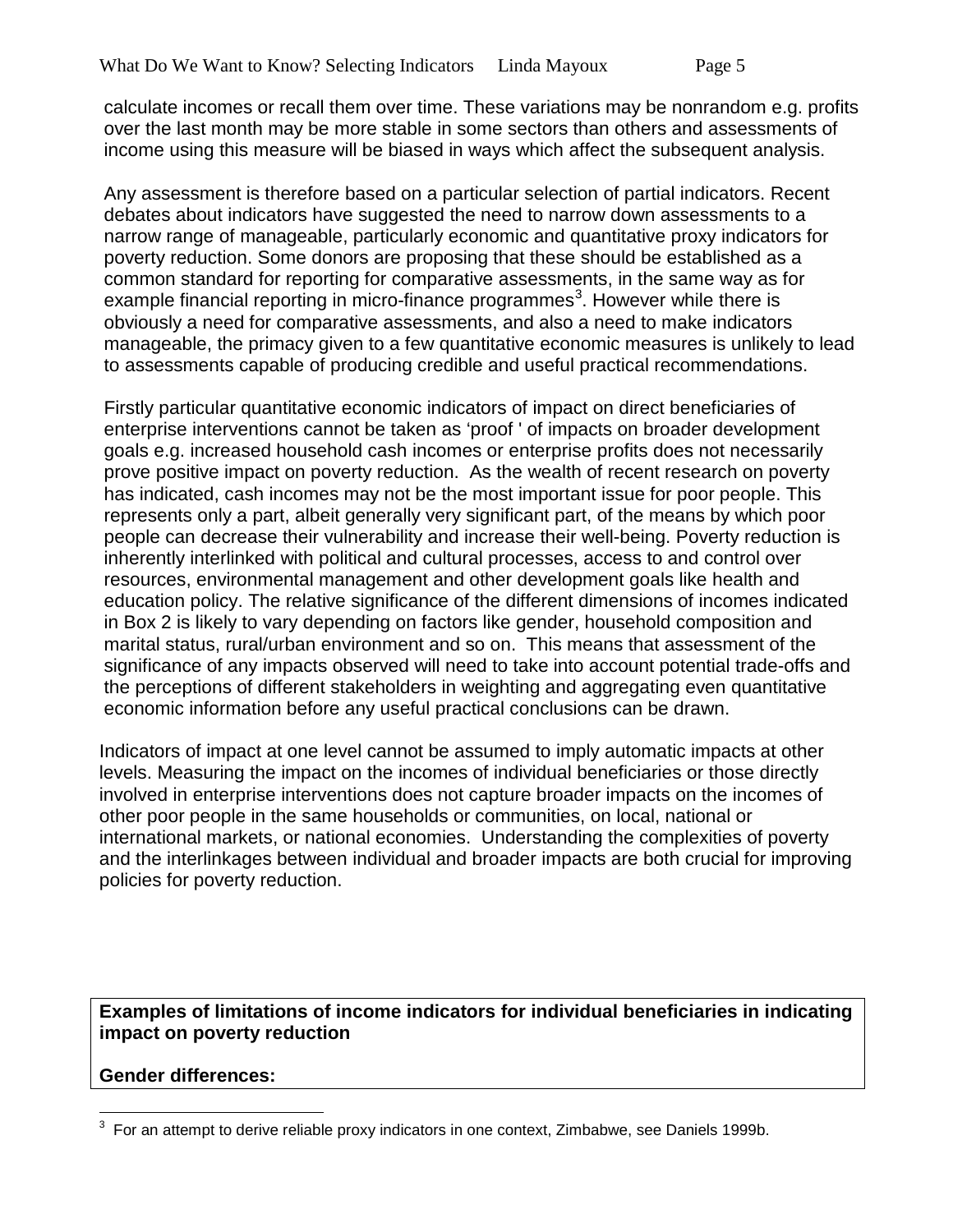- some women may not be trying to increase cash incomes, but production of subsistence crops, livestock and investment in human capital. Cash incomes may risk being appropriated by husbands and/or successful businesses taken over.
- increasing women's incomes does not necessarily increase household income because it may be either directly used by men or used as a pretext for men withdrawing more of their own income from the household pool for their own consumption. In some cases this may leave women even worse off
- increased men's incomes may not be used for the household

This means that if the aim is to assess benefits to women and children, rather than increased disposable income for husbands, assessments focusing only on increased incomes of either women or men are likely to be inadequate.

### **Significance of non-market benefits:**

- cash wages for labourers may increase but social benefits are withdrawn or work contracts altered, increasing vulnerability and removing safety nets. This means that assessment of employment impacts cannot just be based on numbers of people employed or even wage levels.
- people may have been pushed into cash income generation because of loss of the sources of subsistence eg loss of agricultural land and/or increasing costs of services eg water, education, health care. This means that income impacts must be placed in the context of consumption costs.

### **Ecological constraints:**

• private landownership may not be possible or desirable e.g. in some communal systems, under some systems of inheritance or in coastal areas of Bangladesh where land is continually shifting through movements in river courses. Here questions about assets would need to focus much more on issues of access to and control of productive resources rather than ownership.

### **Different levels of impact**

- increased income at national level says very little about income distribution within countries and hence about poverty alleviation.
- increased household income says very little about distribution of income within households and hence about the relative well-being of men, women and children or the elderly. Increased income of individual men or women may make little contribution to household income if this is spent on their own personal luxury preferences.
- increased income of a small group of individual beneficiaries cannot be assumed to indicate broader impact on the local economy unless local market linkages are created. It may make little contribution to the local economy if it is spent on goods imported from the cities or multinational companies.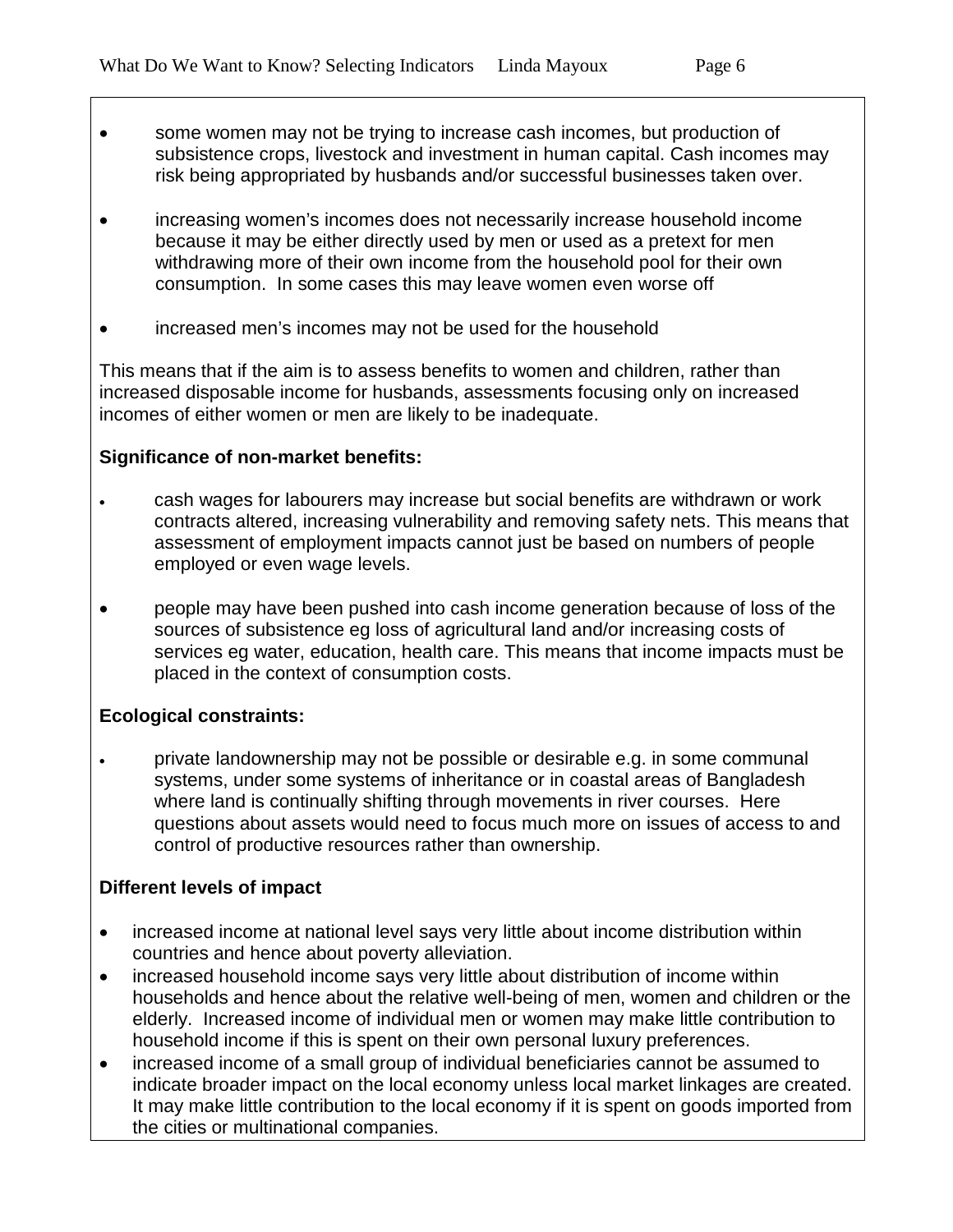• the incomes of those with the resources and contacts to participate in enterprise interventions may increase their advantage in markets at the expense of poorer people in the same markets

Secondly, the dismissal of social impact goals e.g. women's empowerment as too contextspecific that indicators cannot be devised is misplaced. However the key dimensions of empowerment are no more context-specific than those of poverty reduction which is also a multidimensional process of economic and political change as discussed above. There are internationally agreed conventions on human rights for both women and men which can form the basis of a framework for empowerment. The process of deriving indicators from these broad goals is no more or less subject to contextual variation than poverty reduction. Quantitative indicators have been derived and impacts have been usefully measured in areas ranging from intra household decision-making to political participation (!! Link to gender TSP).

Thirdly this dismissal of social impact goals is linked to a dismissal of qualitative and participatory research methods as inherently less credible than quantitative assessment. It is certainly true that in many assessments investigation of crucial areas like intra-household relations, vulnerability and empowerment is reduced to anecdotal add-ons, falsely termed 'qualitative'. In other cases participatory research consists of the mechanical application of diagram techniques with very little credible analysis. Those who have conventionally been involved in impact assessment have not had the to use qualitative and participatory methods well. Either they have only been trained in economic and quantitative analysis or they are practitioners with insufficient experience, training and funding. However as discussed elsewhere on this site the use of qualitative and participatory methods is essential to overcoming the many limitations of quantitative economic analysis. The solution is therefore much greater care and rigour in the use of qualitative and participatory indicators and methods.

There are no blueprint recipes for selecting indicators, no easy checklists which can be assumed to yield relevant, credible and useful information for all purposes in all contexts. No particular types of indicator are inherently more useful credible than others because:

- the *selection of impact goals is inevitably a political process*. This is as true of economic goals like poverty reduction as it is of social goals like empowerment.
- *any indicators are inevitably partial and selective.* This is true of economic indicators as social indicators, as true of quantitative as qualitative ones. The selection of any particular set of indicators from the total possible range of relevant indicators is inevitably based on an underlying theoretical, and often political, understanding of what types of impacts are important.
- *different stakeholders will have differing priorities*, different levels of knowledge and ability and/or willingness to respond. There are inevitably tricky questions about how the relative significance of indicators is to be weighted and trade-offs to be assessed.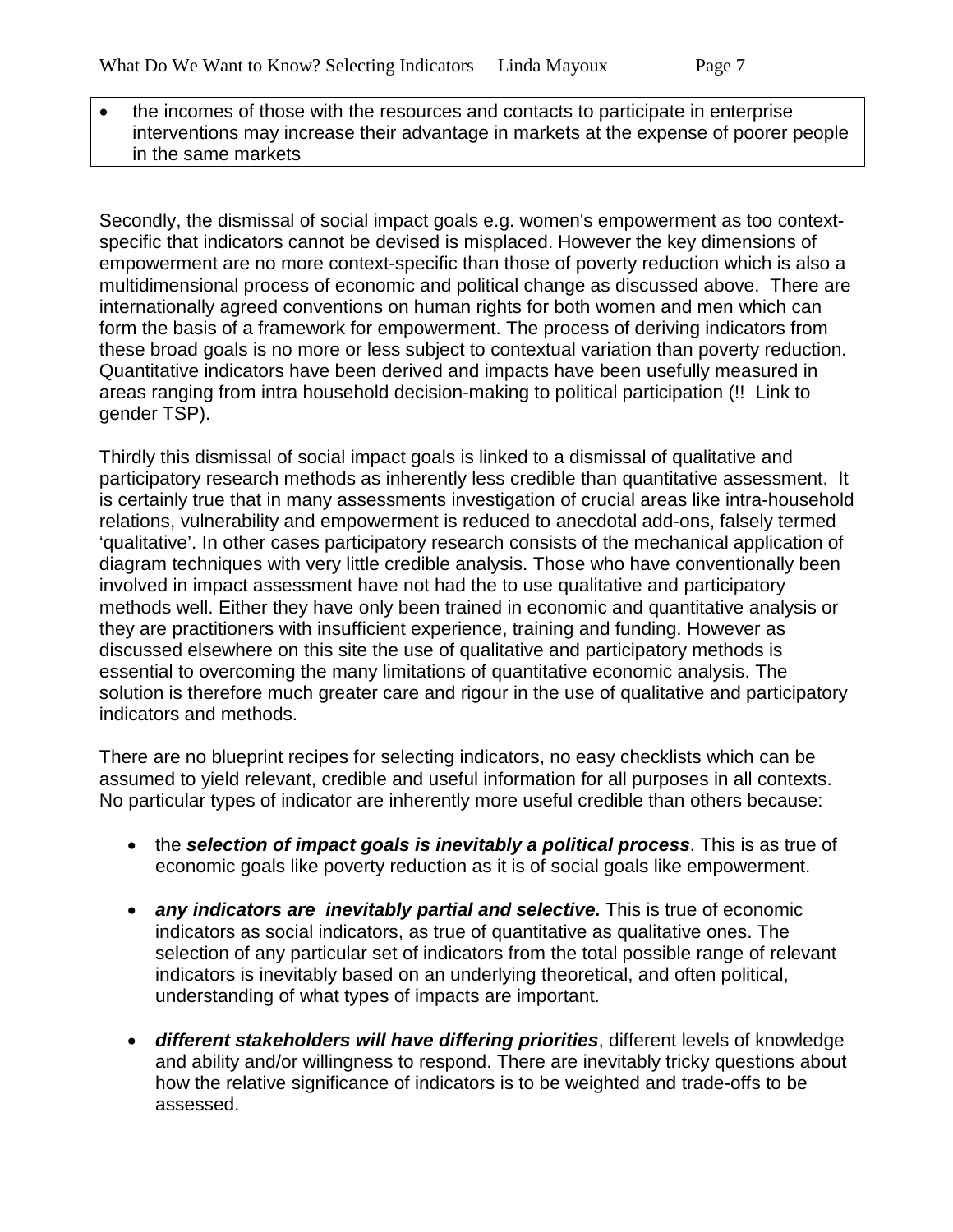Failure to acknowledge the inherently subjective, and often political, nature of selection of even quantitative economic indicators gives a very false sense of their usefulness in improving policy. Although economic indicators are a crucial part of any assessment, their selection must be based on prior qualitative and/or participatory research to identify their relevance to particular contexts and stakeholders and the best ways of framing questions to obtain reliable information.

# **BOX 2: SOME TRICKY ISSUES IN ASSESSING INCOMES AND ASSETS**

# **ISSUES IN DEFINITION AND MEASUREMENT**

**INCOME:** defined as 'the total value of goods, services, and wages transacted within a specified time period' (Little 1997)

- **What is meant by value?** Is this in terms of cash? What about imputed values to subsistence and other non-cash incomes? How are imputed values to be calculated? How is inflation to be taken into account?
- **Which goods, services and wages are to be covered?** What is the total of activities to be covered? Only those which take up most time? Or all those small goods and activities for both cash and subsistence necessary for survival and livelihood improvement?
- *Whose goods, services and wages are to be included?* How are these to be aggregated in the context of total or partial or occasional pooling of incomes from different household members?
- *What about social capital?* How can account be taken of access to goods and services in kind which are not traded in the market system but may be crucial to livelihoods and may be affected by enterprise interventions?
- **What time factor?** should incomes be calculated on a weekly, monthly or annual basis? what are the effects of seasonality or variation over time in prices, wages, employment and other activities?
- **ASSETS:** defined as *' Stock or base wealth that reflect the accumulation and use of economic value and income over time'* (Little 1997).
- *Which assets are to be included?* Only productive assets? What about jewellery? Domestic items essential to well-being? Luxury items? Housing?
- *How are values to be imputed* to assets? how are second-hand values for sale of assets to be assessed? how are different qualities of land in terms of crops which can be grown, accessibility, productivity be calculated in situations where markets for land and crops are only partially developed or fluctuate rapidly?
- *How are the relative benefits of access, ownership and control* of productive resources to be assessed particularly within the household, joint ownership systems or in sharecropping and tenancy agreements?

# **ISSUES IN COLLECTING INFORMATION**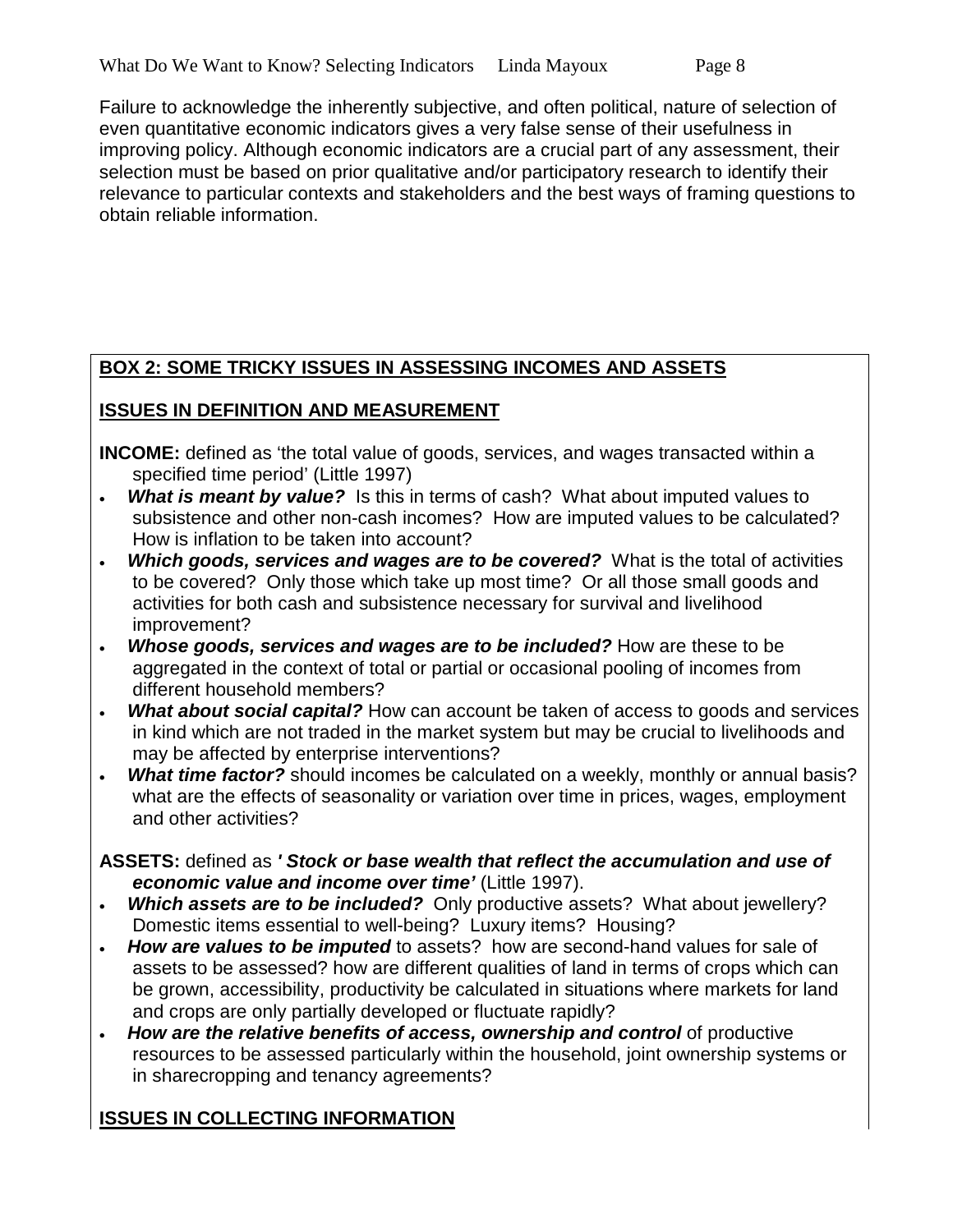• *Can people tell you?* Many people do not keep records, particularly where incomes are seasonal and regular or for non market activities. For many assets there may not be a second-hand market and/or prices may differ considerably depending on time for sale or relative status of buyers and sellers.

• *Do people want to tell you?* Information on incomes and assets may well be secret and confidential as people fear theft or jealousy from neighbours, or appropriation by other household members.

## **ISSUES IN ANALYSING INFORMATION**

- *Aggregation:* How is the total sum of incomes and asset values to be aggregated, given their potential incompatibility in relation to the above? e.g. where daily cash incomes rise but social benefits and safety nets are withdrawn?
- *Significance* What levels of change in incomes and asset ownership is to be judged 'significant'?
- *Trade-offs* how are trade-offs between impact on different indicators to be analysed or weighted e.g. in increase in cash incomes versus decreases in control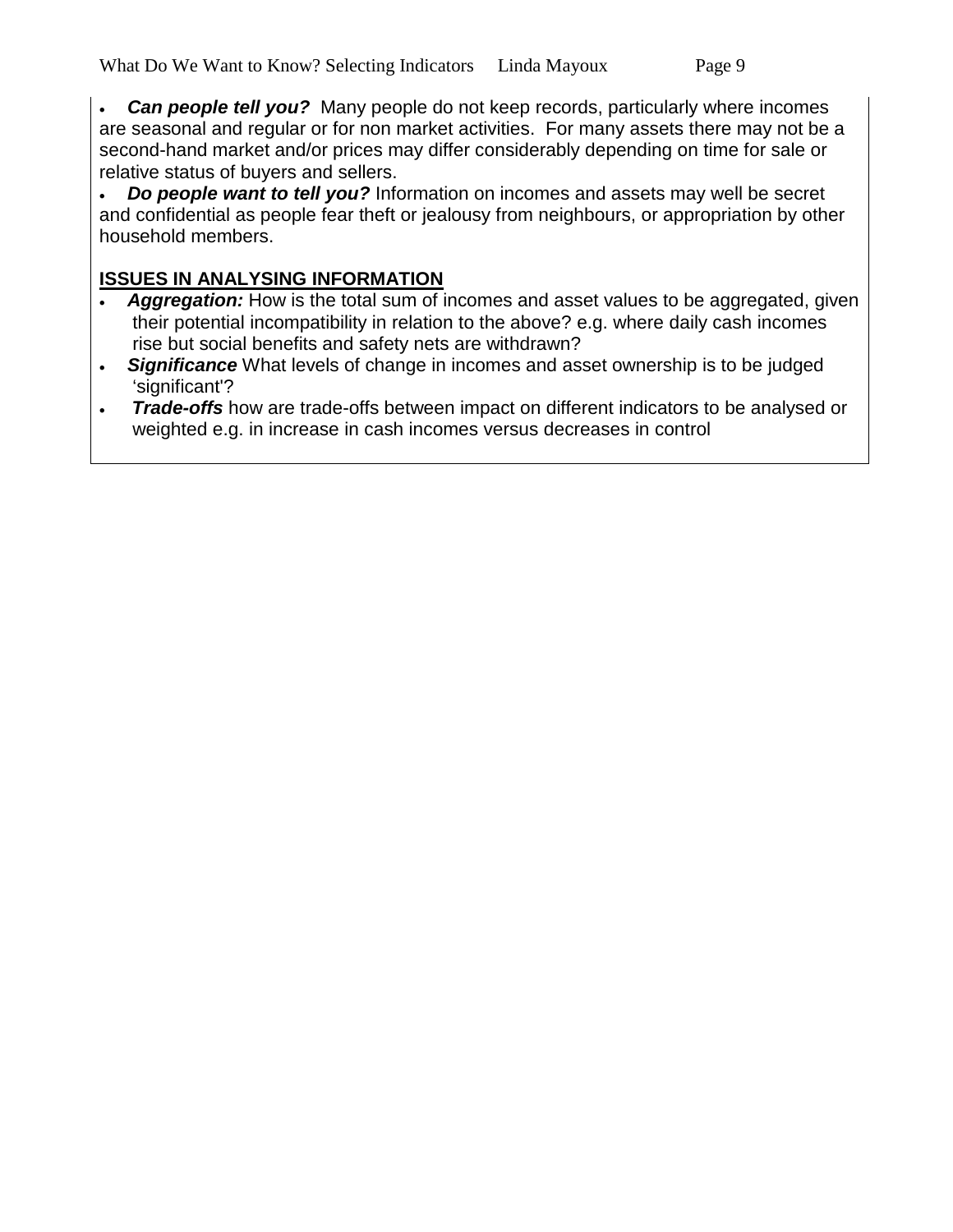#### **SECTION 2 INDICATORS IN INTEGRATED ASSESSMENT: WAYS FORWARD**

#### **2.1 Indicators in integrated assessment: key issues**

The key task in selecting indicators is not therefore to attempt to provide a total picture of 'reality ' where all possible impacts are rigorously quantified. This is impossible even in large-scale longitudinal academic research. Nor is it to narrow down the numbers and types of indicators in a preconceived straightjacket. This is unlikely to yield credible or useful information for policy improvement. The key tasks are rather how to make the selection of indicators and their analysis:

- *more useful*
- *less arbitrary*
- *more accountable.*

This must be done in relation to:

- a *credible model and set of hypotheses* about the ways in which particular interventions fit into and contribute to a complex process of change
- the *aims, needs and aspirations* of those which the intervention is intended to benefit

Although the focus of impact assessment will vary, selection of indicators in most impact assessments for pro-poor enterprise development will inevitably need to:

- *combine assessment of both economic and social impacts* and combine indicators of different types. Even where the main focus of the intervention is economic, the range of possible anticipated and unanticipated social as well as economic impacts will be crucial for the target groups. For donors also there are requirements to compare different types of economic and social interventions to make funding decisions.
- *include detailed analysis of the intervention concerned and the institutions involved*
- *incorporate some degree of stakeholder participation* in decisions about both impact goals and indicators :
- incorporate *flexibility* in both goals and indicators. It is often the *unexpected impacts and exceptional impacts* which point to directions for innovation and/or the need to attend to particular problems rather than average impacts on foreseen indicators. Indicators, their significance and ways in which they can be measured are also likely to *change* over the lifetime of programme. This is a particular problem for maintaining the usefulness of longitudinal or repeat impact assessments or monitoring and evaluation.

These concerns are likely to broaden the range of possible indicators. In order to make the assessment manageable in terms of both time and resources indicator selection must be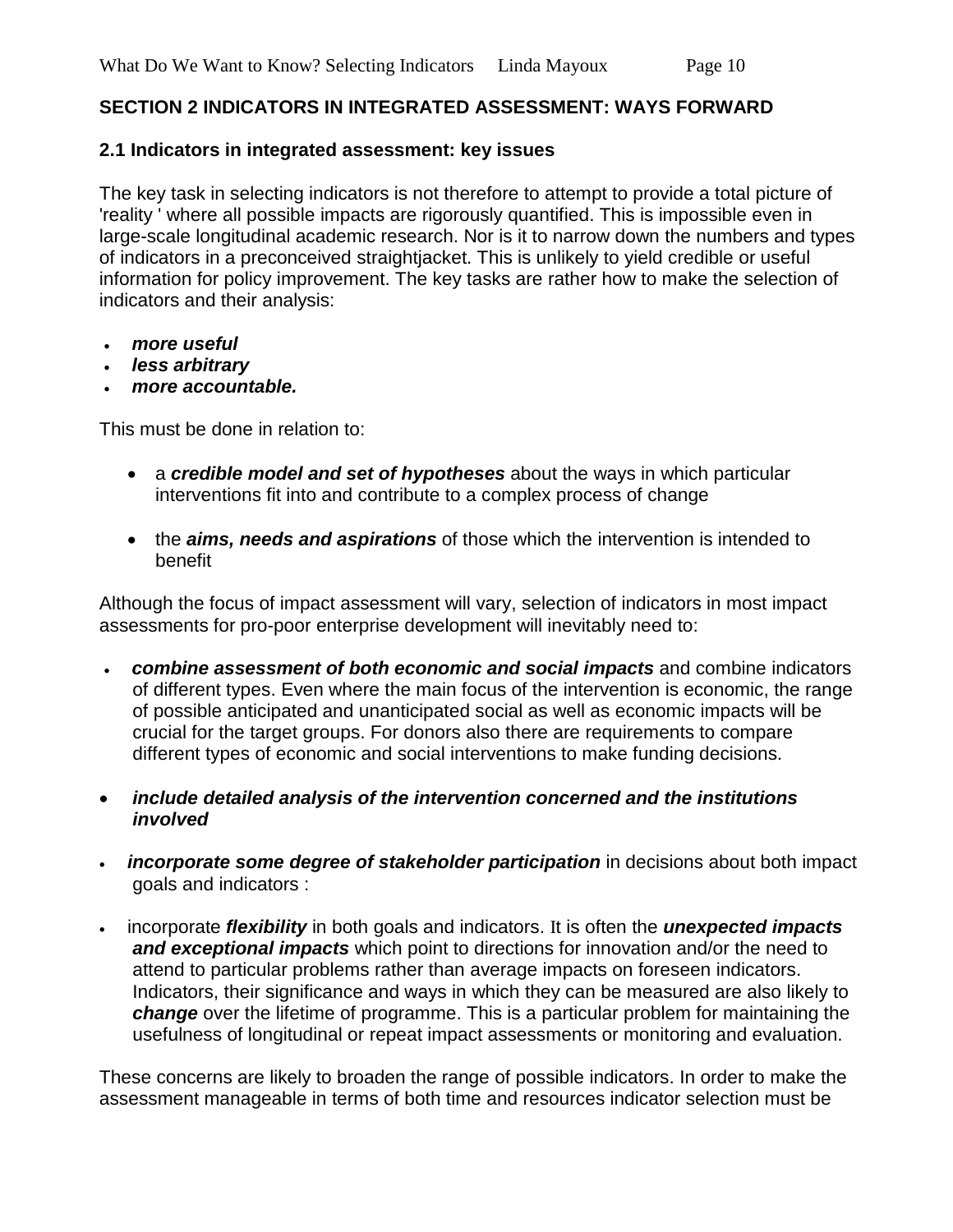based first on some rather different but very fundamental questions as summarised in Box 3:

#### • *Why are indicators needed ?*

### • *Whose indicators are likely to be most relevant for policy improvement?*

It is only then that the very detailed questions about type of indicator needed can be answered as discussed in Section 3 below.

# **BOX 3: KEY QUESTIONS IN ASSESSING INDICATORS**

### **WHY ARE INDICATORS NEEDED?**

• What are the *particular interventions,* or *issues* to be assessed? What models and hypotheses of impact are the indicators intended to assess? What contextual factors need to be taken into account?

• What is the *purpose* of the impact assessment? Does the IA fit into an ongoing learning process? What are the implications for comparability of impact goals and indicators across different contexts and stakeholders? over time?

• How and to whom is the information to be *disseminated?* What does this imply for sophistication of statistical analysis and hence quantification of indicators? For use of Case Studies? For stakeholder participation in identification of indicators?

### **WHOSE INDICATORS?**

- *Which stakeholders* are included in the selection process?
- Are the *most disadvantaged* adequately represented?
- How are any *differences or conflicts* of interest to be resolved?

### **WHAT SORT OF INDICATORS ARE NEEDED?**

**Which impact goals are to be prioritised** in terms of time and resources? On what basis was this selection made? Are interlinkages between social and economic goals addressed?

• What *unintended impacts* and *contextual factors* are to be assessed?

• *At what level is analysis needed?* e.g.Individual, household, community, market, national, international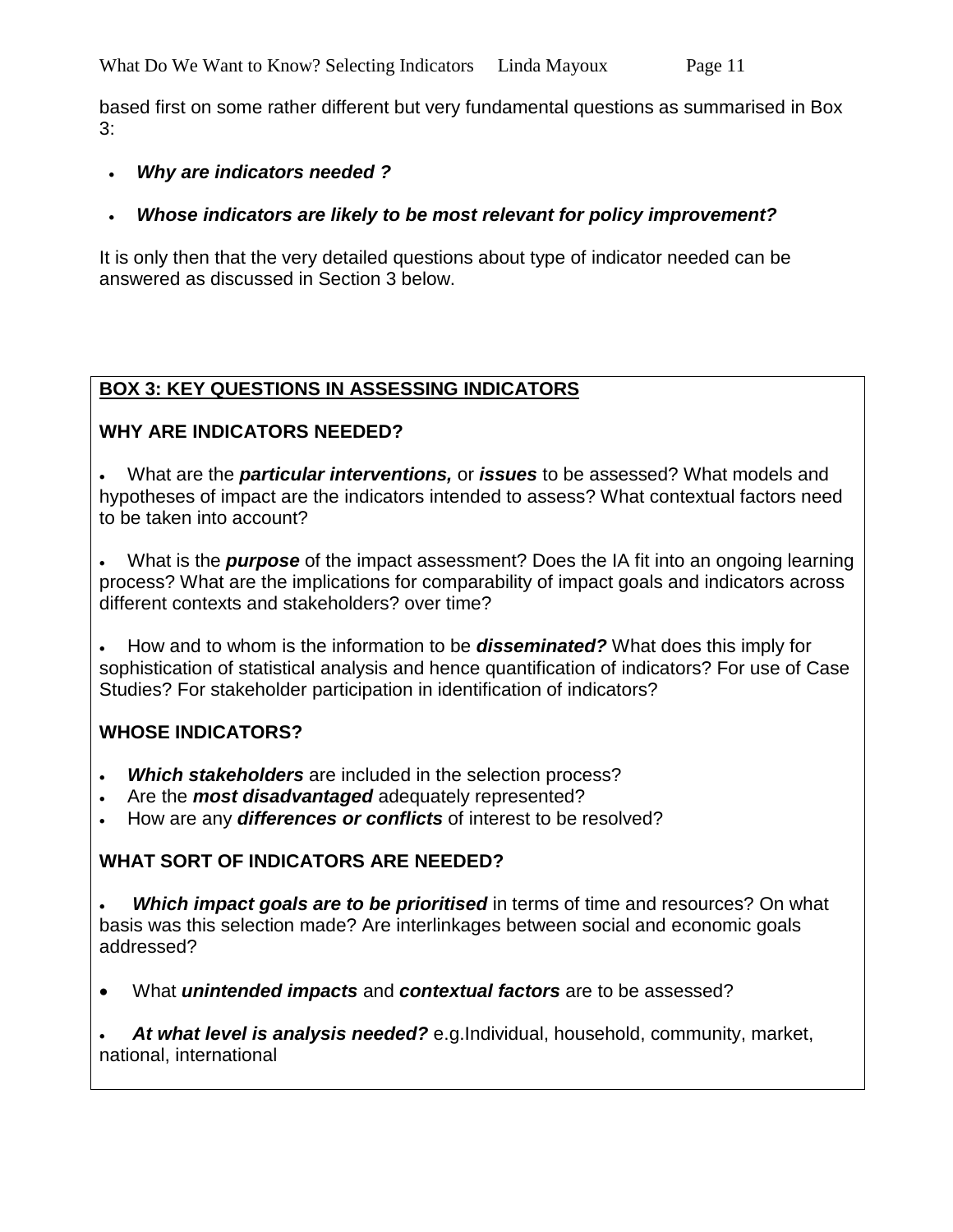**What degree of precision is needed** in the assessment of each impact goal? What are the implications for quantification and analysis? What are the implications for qualitative and participatory methods?

• *What are the potential limitations of each indicator* in terms of definition and measurement and in terms of problems in data collection? What are the implications for data collection and analysis?

• *What about unanticipated impacts:* does the assessment allow for incorporation positive or negative impacts not predicted by either the programme aims or the broader social development objectives identified by participants.

**What about progressive evolution over time** ie whether the indicators are fixed from the beginning of an assessment or whether they are allowed to progressively evolve in response either to increase understanding of the nature of the impacts, or changes in priorities of the various stakeholders.

# **PRACTICAL QUESTIONS**

• What *time and resources* are available? What are the implications for prioritisation of impact goals and depth of investigation?

• What types of *information are readily available?* Is this data already adequate? If not is it possible to devise useful indicators to analyse this information?

• Are the *skills and capacities* of the investigators and organizations who will carry out the assessment adequate for the different types of indicator? If not how is this to be addressed?

# **2.2 Why do we need indicators? the challenge of practical relevance**

Many impact assessments fail to yield credible practical conclusions and recommendations because the indicators have been chosen without clear reference to analysis of the intervention being assessed and the institutions involved in implementation. Although evidence of positive or negative impacts is obtained, it is not clear either why they are occurring or what can be done to improve the situation. This is particularly a problem with comparative research where unwarranted conclusions may be drawn because of an insufficiently sophisticated understanding of differences between the programmes or interventions assessed and the context in which they operate<sup>[4](#page-11-0)</sup>. The selection of indicators

<span id="page-11-0"></span><sup>&</sup>lt;sup>4</sup> An example of this is the literature on sustainability and poverty reduction. Any useful discussion of this issue would need to distinguish between the different types of policy which are being implemented to achieve financial or organisational sustainability. This is discussed in more detail in the paper on microfinance on this web site (!! Insert link).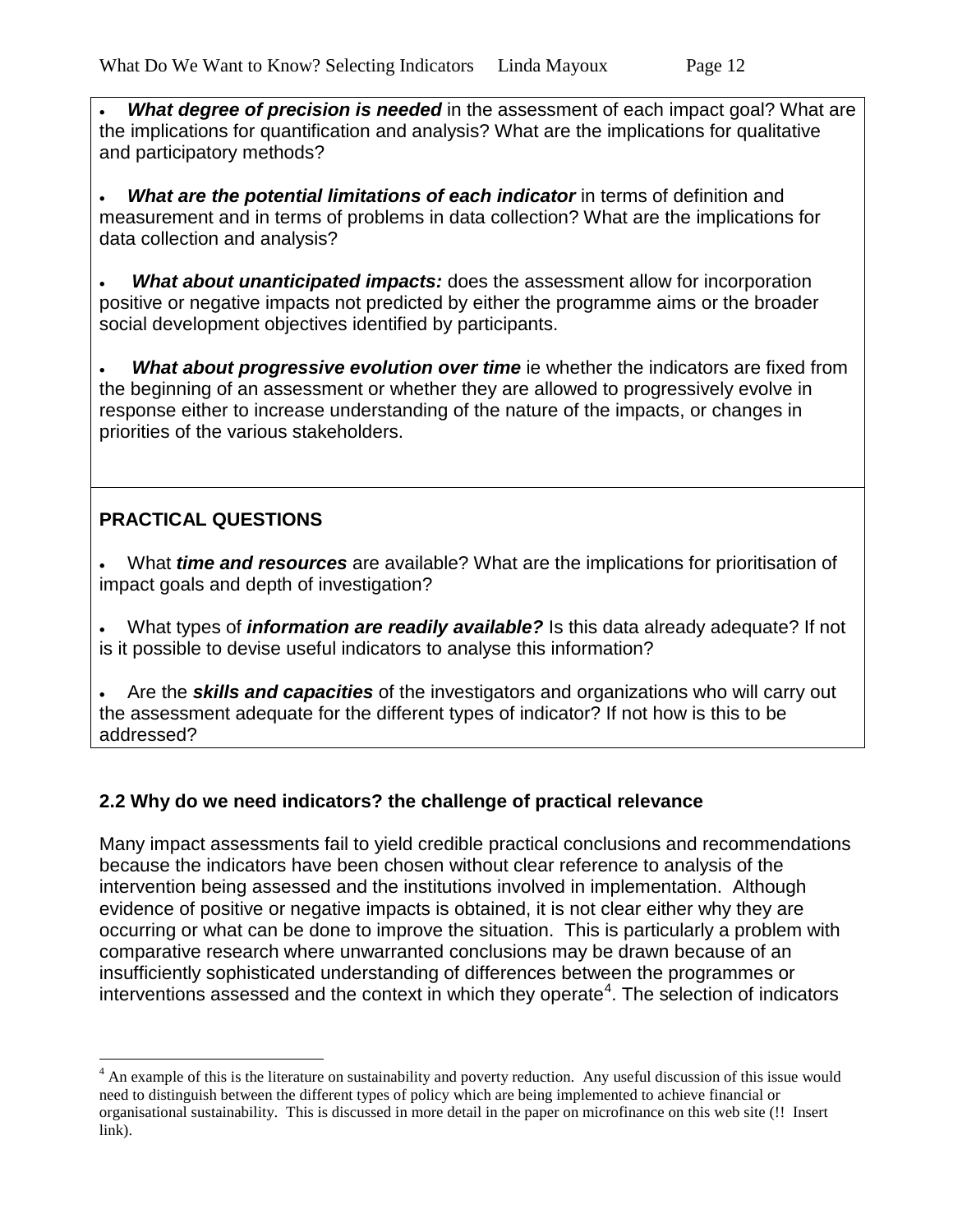must therefore be related firstly to hypotheses and models of expected impacts of particular interventions and how these interact with contextual factors.

Secondly the scope of the assessment and the indicators selected must relate to the purpose of the assessment. As discussed in the Core Text, DFID impact assessments may be commissioned for a number of different but interrelated purposes which have led to rather different emphases in selection of indicators:

- **Accountability in use of donor funds.** Here impact goals and methods of verification are generally agreed at the beginning of a project, documented in the Logframe and assessed in monitoring, evaluations and reviews. Logframes have in the past generally favoured a quantitative focus partly geared to assessing cost-recovery. However recently with changes in donor policies and focus on partnership with programmes, logframes have been required to become more sophisticated in their ability to incorporate qualitative and participatory processes and adapt to changing priorities (!!Link to DFID/EDIAIS texts on logframes and project management). Social goals are an integral part of DFID's sustainable livelihoods and human rights approach to poverty elimination and hence contribution to DFID development targets (!!Link to TSPs)
- **Improving effectiveness in programmes/projects**: Here impact goals and indicators are to some extent more fluid depending on the type of intervention and nature of any internal management information, monitoring and evaluation systems. Many programmes collect a range of types of quantitative information through eg financial monitoring in micro-finance, training evaluation forms. Some have been increasingly interested in market research to improve their services. Some IAs have been concerned with questions of vulnerability and empowerment and have used qualitative, participatory and flexible indicators (eg Goyder et al 1998; Ritchie et al 1996). Here there are pressures to go 'beyond anecdotal promotion' of both economic and social impacts to more systematic assessment of their breadth, depth and change over time.
- **Policy development and learning**: This is a more recent but increasingly important concern. It generally requires a specified set of impact goals which are assessed across interventions and contexts. Again for DFID these include both social and economic goals which underpin impact assessment as a contribution to SWAPS. Although goals will have to be assessed across interventions and contexts, indicators can be context-specific but weighted for comparison. Here there is an increasing emphasis on stakeholder participation and negotiation, as for example in the Participatory Poverty Assessments (See paper on Participatory Methods) and Ethical Trade Initiative (See Fair Trade and Ethical Enterprise Development).

The need for indicators is not actually self-evident. For some purposes there are strong arguments in fact for 'indicatorless' reporting. This approach is particularly useful where the main aim is programme improvement within very limited resources. It is also potentially useful at all levels from grassroots through to donor organizations as a basis on which to start or periodically review participatory identification of indicators.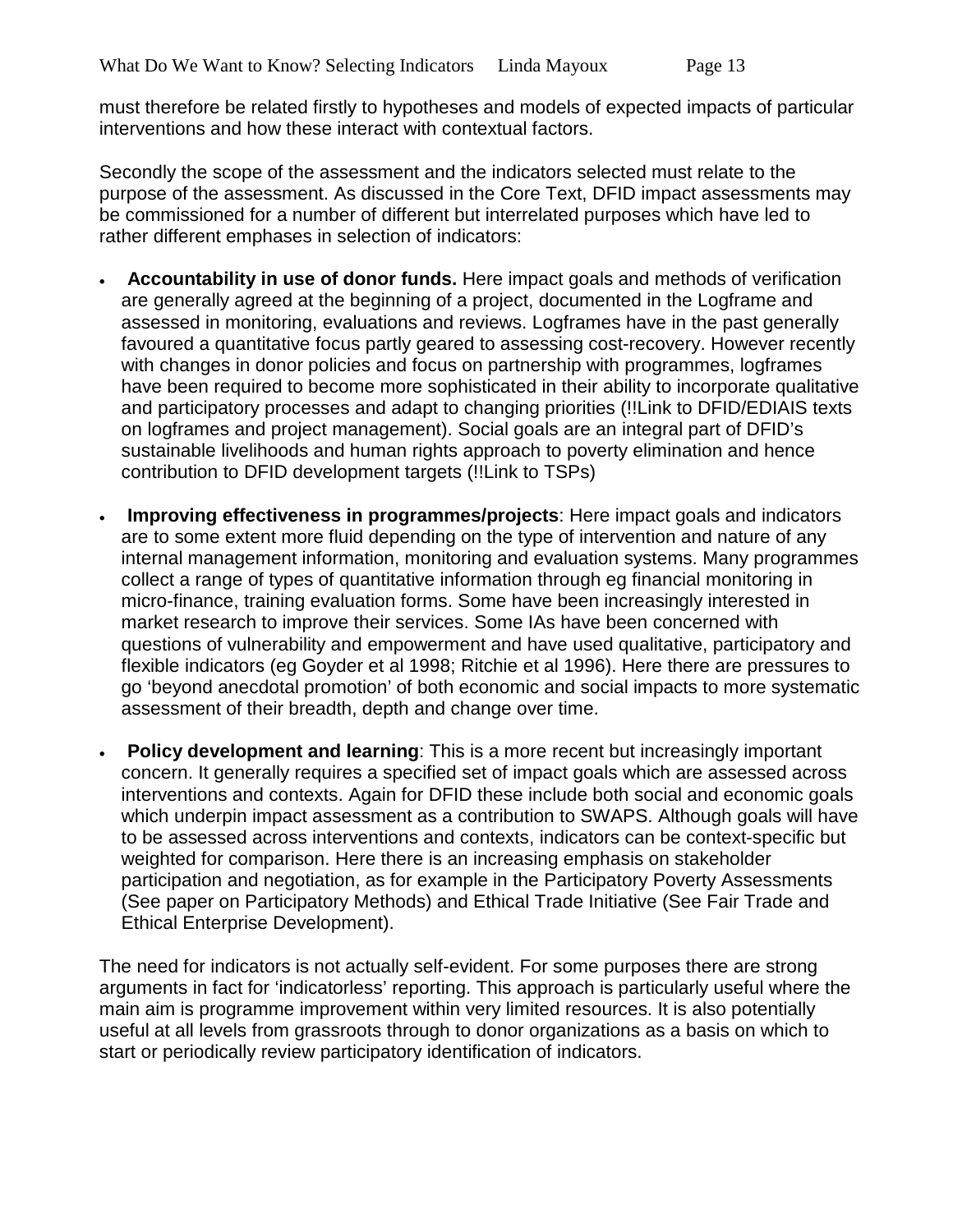#### **Indicatorless reporting**

Christian Commission for Development in Bangladesh has been piloting this approach supported by Rick Davies. Here staff are requested to report the most significant changes (positive or negative, planned or unplanned) over the last period and explain why they have identified these as significant. This discussion of relative significance highlights changing priorities with the programme and captures both planned and unplanned benefits and costs. It has also generated more usable information than previous quantitative and qualitative information systems (Davies 1998).

What is needed therefore is not so much 'harmonisation' of indicators but building on complementarity between assessments. The process of practical learning does not require strict comparability. This is in any case problematic because of differences between contexts and hence the ways in which even the same indicators and questions will be interpreted (See paper on collecting information). What is needed is *cumulative learning* to build up a picture of processes of change and how particular types of intervention contribute. This is more akin to building solid blocks of a complex jigsaw where one piece fits into and completes another while still requiring yet one further piece to improve understanding.

In each case the most 'appropriate' indicators will therefore depend on:

- the *nature and range of intervention/s to be assessed* and the anticipated types of positive and negative impact. Even for the same types of intervention different organizations may wish to focus on particular dimensions of impact depending on their own particular impact goals, organisational mandates and existing management information systems. At the same time, for programme beneficiaries or people affected by macro-level policies there may be other priorities which require broader consideration of the unexpected or unplanned impacts.
- *the use to which the data is to be put:* this includes the ways in which it is to be fed into programme improvement, the ways in which it is to be analysed and disseminated. This will decrease the amounts of extraneous data being collected but which are then neither analysed nor disseminated.
- *how this particular IA relates to any longer-term learning process.* For example are particular indicators necessary to enable comparison with previous or future studies and/or across contexts? What types of questions can be inserted into existing management information systems and routine data collection? This will enable a cumulative process of focused learning between stakeholders rather than any one impact assessment attempting unsuccessfully to be all things to all people<sup>[5](#page-13-0)</sup>.

<span id="page-13-0"></span><sup>&</sup>lt;sup>5</sup> For more discussion of indicators and logframes for example see Gibson 2001. Although, contrary to what is argued here, the focus is principally on economic data, the principles of relating indicators to programme planning cycles are similar.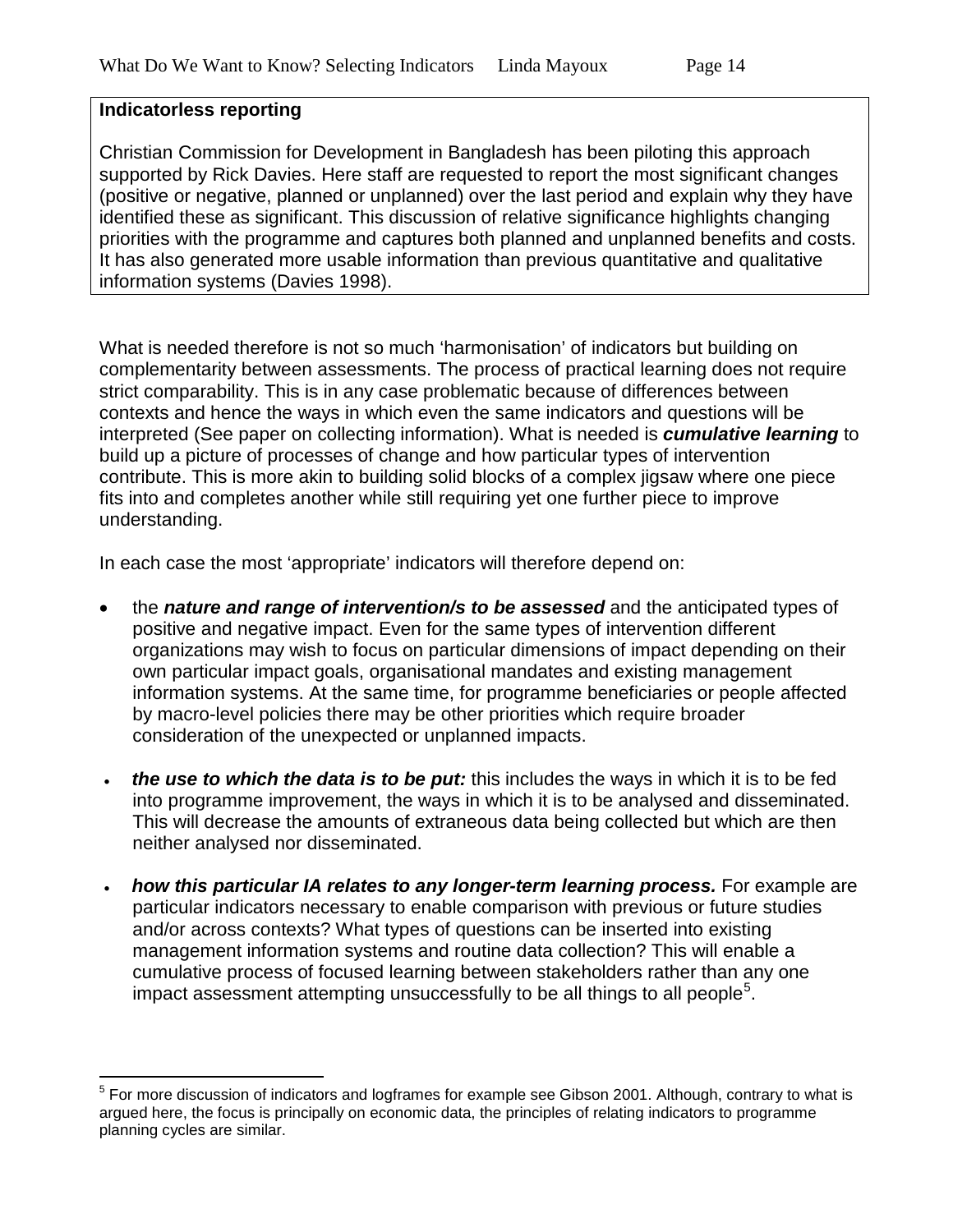### **2.3 Whose indicators? challenges of stakeholder participation**

The most common approach to selection of indicators until recently has been *a priori*  **external** selection where indicators have been selected at the beginning of an assessment by external assessors or programme staff. While this is a valid method where impact goals are clear and those selecting indicators have a good understanding of context, it also has its limitations in view of the complexities discussed above. Some assessments have selected indicators following in-depth qualitative research and/or detailed piloting where indicators have been refined in the light of responses. However, even where care is taken, selecting indicators on the basis of external priorities has inherent subjective biases which will need to be taken into account and justified in analysis of the data and in drawing any practical conclusions.

More recently, there has been increasing emphasis on stakeholder participation in the identification of indicators. Stakeholder participation is an integral part of any enterprise development assessment which aims to make useful recommendations for pro poor growth. Stakeholder participation is essential to:

- ensure that the assessment focuses on those impact goals which are most important for those whom enterprise development is intended to serve.
- ensuring the credibility and relevance of indicators in assessing contribution to those goals.
- ensuring that the final findings of any assessment are accepted by stakeholders and contribute to programme and policy improvement.

A distinction may be made between two approaches:

- *Participatory grassroots-led* selection where PLA techniques like participatory wealth ranking or other types of matrix ranking or less focused brainstorming focus group discussions are used to identify indicators prioritised by programme beneficiaries (as eg in Goyder et al 1998)
- **Participatory multi-stakeholder** selection which uses similar techniques to grassroots-led selection, but rather than attempting to reach consensus differentiates between and includes a range of indicators as identified by different stakeholders. For example different indicators may be developed by women and men, by donors, programmes and grassroots beneficiaries.

Grassroots participation in defining indicators does not necessarily decrease the validity of externally identified indicators based on theoretical analysis or political priorities of other stakeholders involved. Grassroots indicators (like those of external assessors) are likely to be neither uniform nor static but vary between stakeholders and may change over time. This variation and change may in itself be an important indicator of programme impact. For example in a number of programmes in India involved in impact assessments of Oxfam and ActionAid, women did not identify indicators of changing gender relations although this was the name of programmes assessed. By the end of the assessment, empowerment indicators were seen as very important by the women and this was in itself taken as an indicator of positive impact (Roche 1999; Goyder et al 1998). However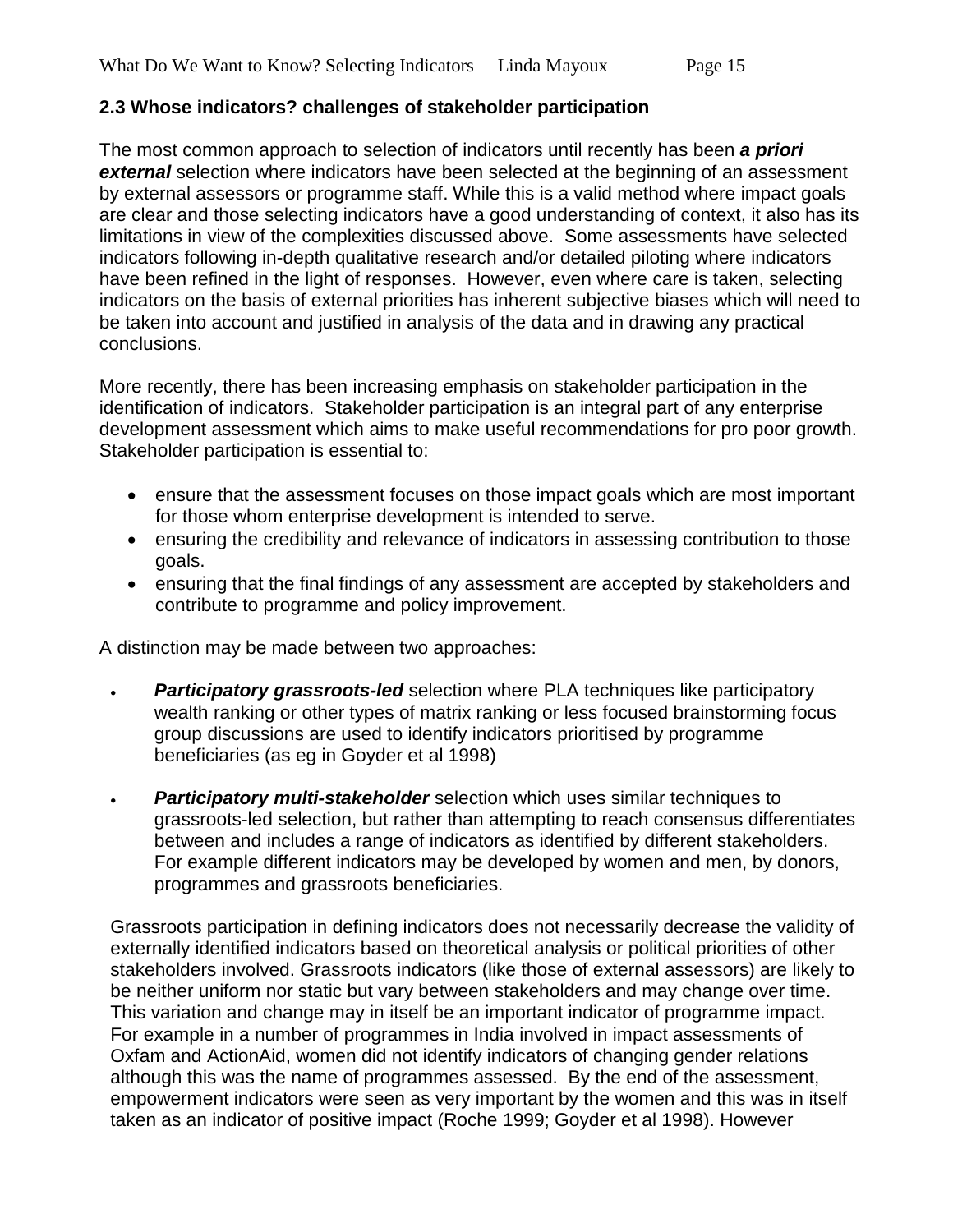although externally identified indicators will remain valid, where particular impacts identified are not prioritised by primary stakeholders and/or are costly to measure using long lists of precise indicators, questions will need to be asked about whether it would not be better to use proxy indicators for estimation. This would enable resources and time to be concentrated on more detailed assessment of other higher priority impacts.

The process of stakeholder participation will inevitably require careful planning. There are a number of potential pitfalls and challenges:

- the potentially unmanageable proliferation of indicators
- unequal representation of more disadvantaged stakeholders
- irreconcilable differences between stakeholders in priorities
- local differences in interpretation of indicators
- raising unrealistic expectations of programmes through inclusion of indicators which may be important to beneficiaries but which are not part of programmes aims

These are not unique to participatory indicators. Wherever possible:

- the facilitation and indicator *selection process itself needs to be explicit*. For example the selection process could begin with either a predetermined checklist from which participants select indicators, or with an open-ended participatory brainstorming session which is then progressively narrowed down and prioritised. The former could be justified where resources and time are limited and/or appropriate participatory systems do not exist.
- *power relations between stakeholders* also need to be acknowledged and addressed. Prioritisation of some views over others may be justified because of greater levels of knowledge or commitment, but the reasons need to be specified to avoid misunderstanding and conflict.

Grassroots indicators can also be developed through a pilot questionnaire if the topic or organizational context does not allow a public participatory process. For example some investigations of labour issues, certain aspects of communal or domestic violence or more confidential dimensions of control over incomes within households may need a much less public profile in both identification of indicators as well as data collection.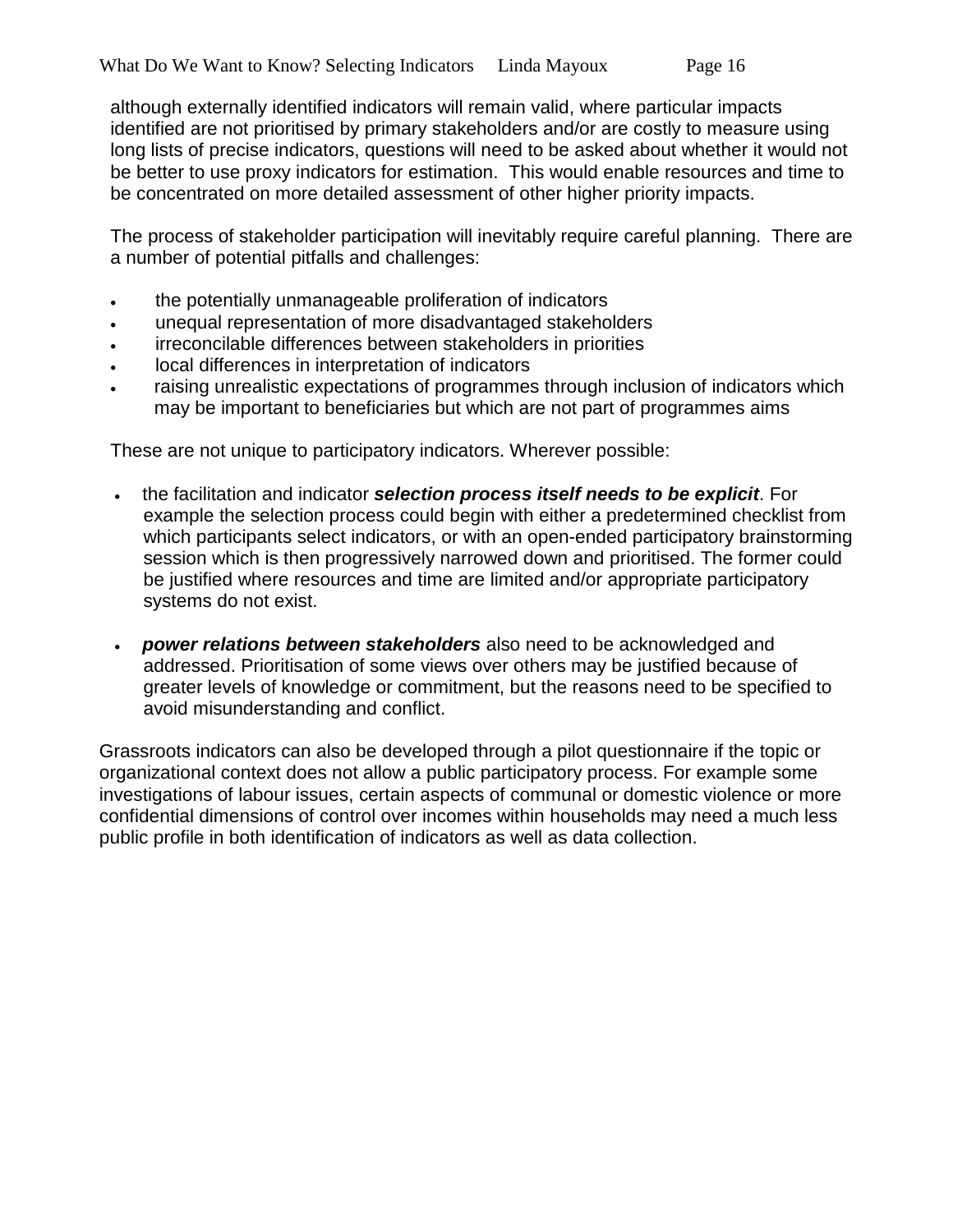### **SECTION 3: THINKING IT THROUGH: GUIDELINES FOR SELECTING AND USING INDICATORS IN INTEGRATED IMPACT ASSESSMENT**

### **3.1 Thinking it through: indicators trees**

Most impact assessments will use integrated methodologies combining some level of statistical analysis, qualitative research and participatory learning. This requires:

- going beyond standardised checklists of indicators to a much *more probing and reflexive use of indicators, tailored to particular purposes and questions*.
- attention to *careful analysis of the limitations of each indicator and indicator selection processes* to ensure less arbitrary selection and greater accountability.

One way of thinking about and deriving indicators for any one impact assessment is to start with an **'indicator tree'** to map the spectrum of goals and indicators which may be relevant, either as a direct result of any intervention or unintended outcomes which need to be assessed in order to find out how far an intervention is contributing to an organisation's development goals. The process of generating tree diagrams is discussed in a separate paper on this web site (!! Into link.) In relation to selecting indicators the top of the tree should start with broad impact goals either of the intervention itself or the organization implementing it eg poverty reduction, empowerment and the main elements of these goals identified by the organisation or other stakeholders as indicated in documents like organizational mandates. For each of these impact goals branches can be forked off at different levels which become progressively more specific in their transition from goals to indicators. Figure 1 gives an idea of what an indicator tree for certain dimensions of poverty reduction might look like. The indicators given there should not however be taken as a checklist or a hard and fast categorisation.

#### *(!!Insert tree diagram from separate file)*

Indicator trees are ideally derived through participatory methods (!!Link to PM paper). Focus group discussions can be used to:

- determine the levels at which broad impact goals are agreed across contexts and stakeholder groups
- prioritise impact goals for the most in-depth assessment
- identify the levels at which context- or stakeholder-specific indicators are needed
- identify the diversity of possible sources of information

It is likely that different stakeholders will produce different trees. Whether or not these can or should be combined into one single agreed indicator tree will depend very much on the nature of the assessment and the levels of disagreement. In some cases it may be feasible and desirable to assess a number of separate trees. For example it may be more useful for policy makers to know how far policies are addressing the different needs of different stakeholders eg women and men, rural and urban populations etc rather than either narrowing down the number of indicators or attempting a much larger and costly assessment over the whole range of indicators for everyone. As discussed above and in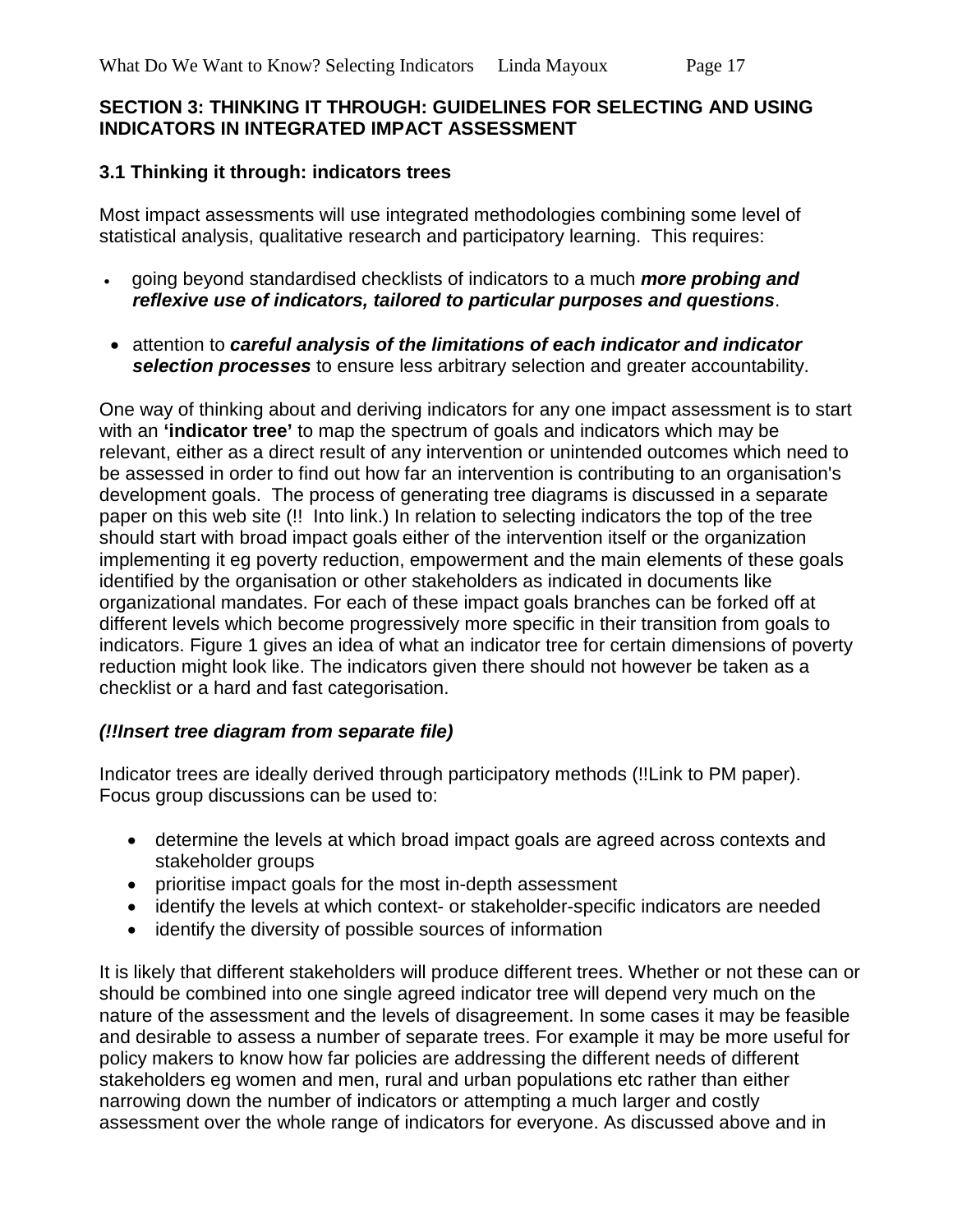more detail elsewhere on this site, in some cases it may be possible for different stakeholders to control and conduct assessment of those indicators which are most useful and important to them (!!Insert link to paper on grassroots learning forthcoming).

Most assessments will use a series of interlinked and related trees as the anaylsis progresses.The point is to make the diagrams into flexible tools for thinking, rather than imposing a rigid methodology. The advantage of using an indicator tree as an aid to thinking is that it enables:

- a basis for more systematic prioritisation of impact goals to be assessed through clarification of the interlinkages or tensions between broader development goals and different project or policy impact goals.
- clarification of interrelations between different goals and indicators, including the limitations and gaps in any particular selection of indicators and hence issues to be taken into account in analysing the data.
- clearer choices to be made about levels of specificity for particular indicators based on prioritisation of impact goals and/or methodologies to be used.

### **3.2 Using indicators from selection to investigation and analysis**

Once the broad range of relevant indicators has been mapped, these initial trees will then be progressively refined to focus the investigation and make it manageable. The tree can be developed in many different ways and combined with other diagramming techniques like flow, network and Venn diagrams as discussed below and indicated in Box 4. This process of refinement needs to take into account how the indicators are to be used:

- which particular impact models and hypotheses are to form the main focus of this particular assessment
- how they are to be translated into questions in surveys, qualitative investigation and participatory workshops
- how they are to be analysed and disseminated

It may not always be possible to predict all these in advance in large assessments and some flexibility will need to be allowed for. Nevertheless, preliminary planning of the assessment as a whole and how the different stages fit together is essential to ensure that large amounts of extraneous data are not collected and/or important dimensions of impact are not omitted.

The first stage is to identify on the tree which indicators are the most relevant to the models of impact being used. Distinctions should be made between:

• direct anticipated impacts specified in the goals of the intervention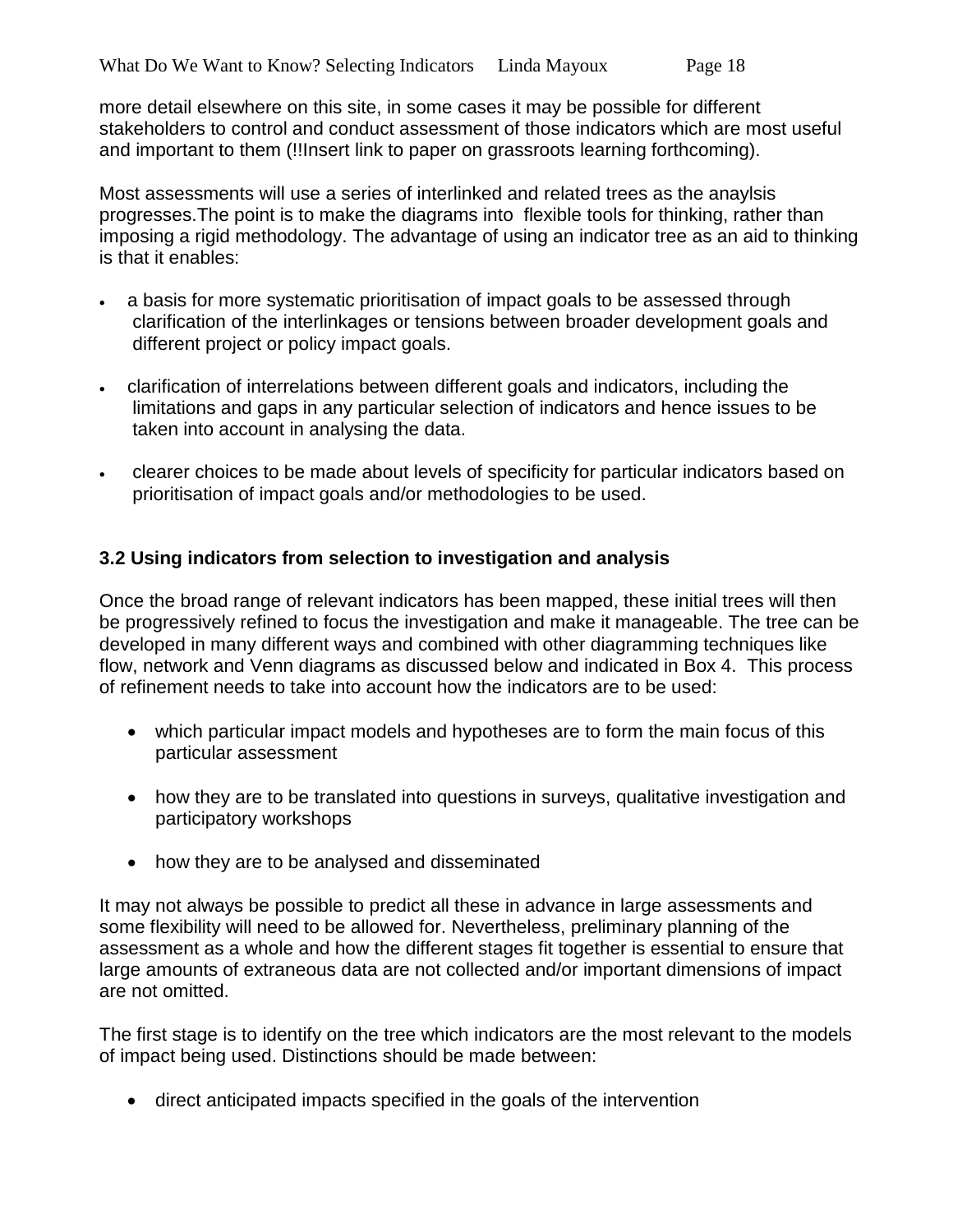• possible indirect impacts which are important in view of the organizational mandates of the institutions involved or the needs and aspirations of intended beneficiaries

It is useful to use Flow diagrams for generating these models of the impact chain. These should clearly indicate:

- which particular programme strategies are expected to lead to which impacts and why
- what contextual features are likely to be important in providing opportunities and constraints

This analysis then provides the basis for the questions to be put in different sections of a questionnaire or interview or participatory exercise.

The next step is then to identify which impacts will require analysis at which level. Typically impact assessments are concerned with impacts at a number of *different but interrelated levels* e.g. individual, household, community, market, national. In some cases the same indicators and questions can simply be asked at different levels. In other cases different indicators, questions and methodologies will be needed. Ideally these questions should be decided through a participatory process involving stakeholders at the same time as identification of indicators. This should also take into account and link with decisions about sampling and stakeholder representation in the investigation (!!Insert link). It may be useful to use techniques like Venn diagrams to indicate overlap between indicators at different levels or different stakeholders.

Depending on the particular focus of the investigation, different goals will be investigated with differing *degrees of depth and precision*. This together with the particular requirements of the stakeholders to whom the findings are to be disseminated will affect:

- which particular indicators require precise quantification for purposes of statistical analysis
- which indicators can be estimated to some degree of accuracy through use of proxy indicators or qualitative methods
- which indicators require only imprecise assessment of probability or possibility to indicate issues which might need to be borne in mind in policy change

The types of indicator selected at different levels and degrees of precision will inevitably be influenced by practical considerations. These include the degree to which respondents are likely to be able to answer particular questions. Not all indicators need be assessed through individual questionnaires or surveys. Usable information may exist at other levels, for example programme Management Information Systems, statistics collected by government offices, research by local Research Institutes and so on. If data on particular impact goals exist, but have not used 'ideal' indicators, it may still be more cost-effective to use this information and concentrate on examining its reliability, relevance and limitations through qualitative or participatory methods rather than conducting a new large-scale quantitative survey. This is particularly the case if the impact concerned is not high priority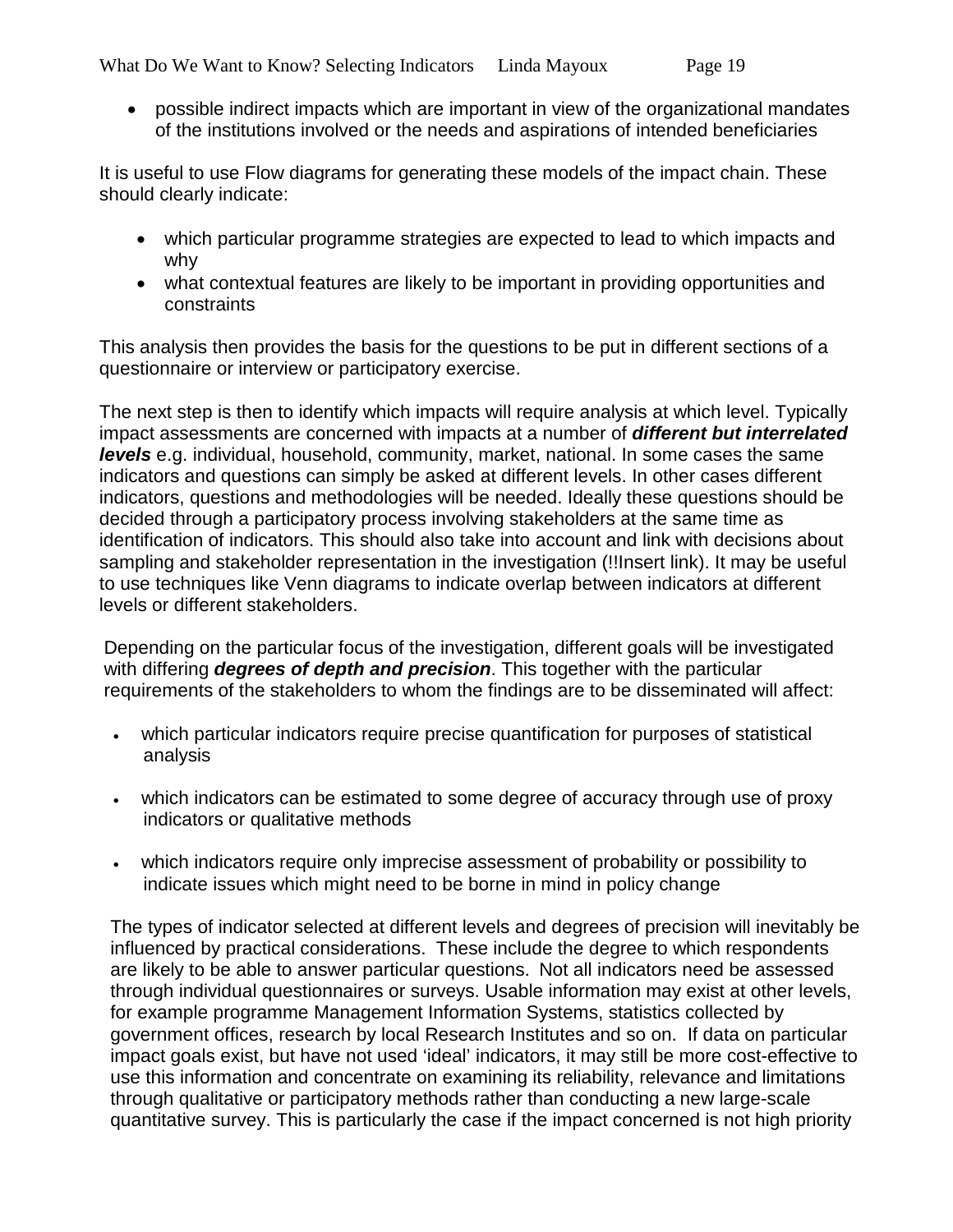but is an exploratory area of possible importance in the future. These points can be indicated through using different colours, putting different types of box around key indicators, linking particular indicators with arrows and lines of different types and so on.

#### **BOX 4: USING DIAGRAM TECHNIQUES FOR SELECTING INDICATORS: SUMMARY STEPS AND GENERAL PRINCIPLES**

### **STEPS IN SELECTING INDICATORS**

- **1) Indicator tree/s** to map the **range of impact goals and indicators** which may be relevant
- **2) Flow diagram/s** to explore **models and hypotheses** about:
- the ways in which particular policies, strategies or institutional factors may bring about particular impacts
- the opportunities and constraints posed by particular contextual factors
- **3) Revisiting the indicator tree/s** to narrow down the **focus** on those goals and indicators relevant in the light of the flow diagram analysis
- 4) **Venn diagrams** to indicate the relevant **levels of analysis**, different stakeholders and overlaps/differences between impact goals and what they may contribute to the investigation
- 5) **Revisiting the indicator tree/s** to identify:
- Which indicators need to be assessed by what methods and with what degrees of precision
- For which indicators sources of information already exist and how reliable they are likely to be
- Linkages between different sources of information for crosschecking
- For which indicators collecting information is likely to be too unreliable, costly or difficult and therefore imposes limitations on the state of the assessment and the conclusions can be drawn.

### **GENERAL GUIDELINES**

- At all stages diagrams and refinements should be done through a participatory process. The different steps could all be done in one initial participatory workshop or a series of workshops with different stakeholders as part of the rapport-building process (See paper on the investigation process)
- The various refinements in the diagrams can be indicated through using different colours, putting different types of box around key indicators, linking particular indicators with arrows and lines of different types and so on (!!Insert link to paper on Using Diagrams).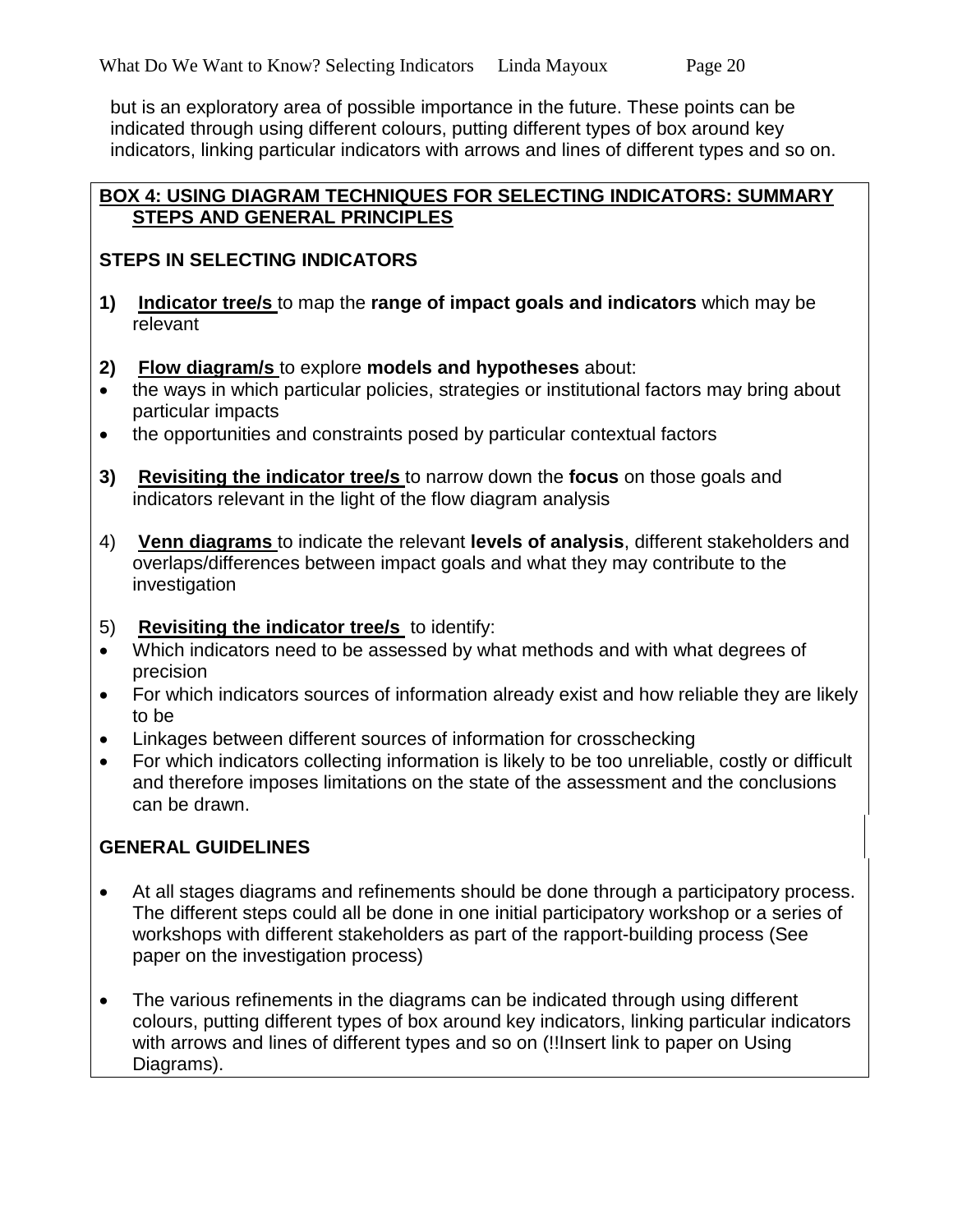### **3.3 Practical and institutional considerations**

Participatory selection of indicators in the way described here requires skilled facilitators and hence has costs. However the process of identifying and assessing indicators can be combined with other tasks such as building rapport and sampling as part of initial and ongoing participatory workshops. Moreover in some cases it may be feasible and desirable for different stakeholders to control assessment of those indicators which are most useful and important to them. It may be for example that women's groups are sufficiently interested in issues like impact on markets or incomes in particular activities that they are prepared to collect systematic information on these issues (!! Insert link to paper on grassroots learning). Women's organisations or environmental organisations or community organisations may be willing to collect the information which they have on issues which concern them. The participatory process may therefore bring in for the resources and expertise to set up an ongoing learning process.

The use of diagram trees in this way provides a much more coherent and less arbitrary basis for subsequent decisions about the design of the investigation:

- What particular *issues and questions* should be included in which surveys, questionnaires and participatory workshops
- How the different methodologies can be used to *complement and cross-check* each other
- What the *limitations* of the impact assessment are in terms of the issues and questions not covered, the gaps in information obtained and hence the implications for the types of practical conclusions which can be drawn

Comparison of the different trees from different assessments would also provide a much sounder basis for identifying:

- how far they can be *compared* in relation to which types of impact
- how they might *complement* each other in the wider picture
- which bits of the big jigsaw are still *missing* and need to be taken up in subsequent assessments

This would therefore enable the contribution of any one assessment to a longer term learning process to be more clearly identified.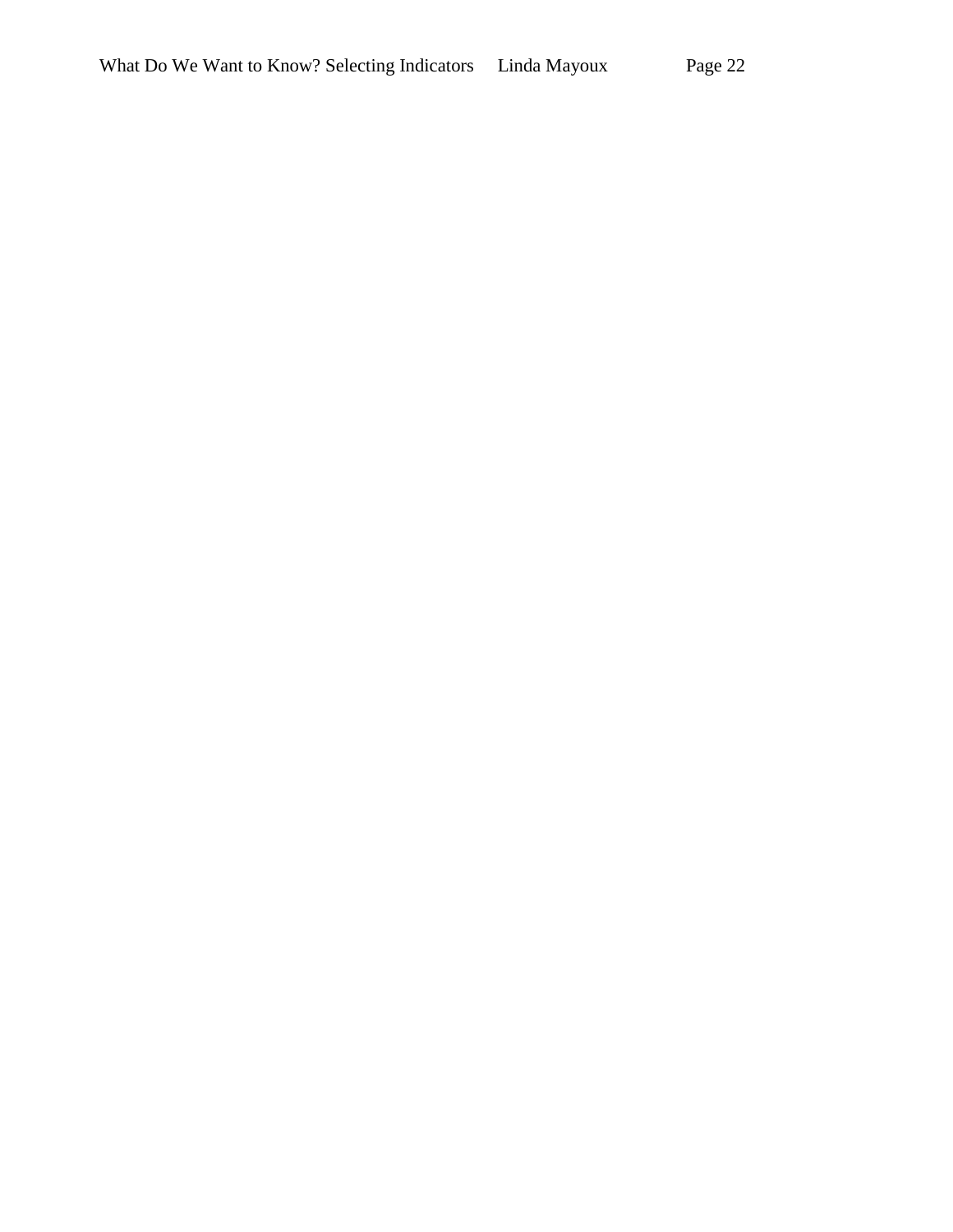# **APPENDIX: 'SMART' AND 'SPICED' INDICATORS**

| <b>SMART</b>                     |                                                                                                                                               |
|----------------------------------|-----------------------------------------------------------------------------------------------------------------------------------------------|
| <b>Specific</b>                  | Indicators should reflect those things the project intends to<br>change, avoiding measures that are largely subject to<br>external influences |
| <b>Measurable and</b>            | Indicators must                                                                                                                               |
| unambiguous                      | • be precisely defined so that their measurement and                                                                                          |
|                                  | interpretation is unambiguous                                                                                                                 |
|                                  | • give objective data, independent of who is collecting the                                                                                   |
|                                  | data                                                                                                                                          |
|                                  | • be comparable across groups and projects thus allowing                                                                                      |
|                                  | changes to be compared and aggregated                                                                                                         |
| <b>Attainable and</b>            | Indicators should be achievable by the project and therefore                                                                                  |
| sensitive<br><b>Relevant and</b> | sensitive to changes the project wishes to make<br>Indicators should be relevant to the project in question                                   |
| easy to collect                  | It must be feasible to collect data on the chosen indicators                                                                                  |
|                                  | within a reasonable time and at a reasonable cost                                                                                             |
|                                  |                                                                                                                                               |
| <b>Timebound</b>                 | Indicators should describe by when a certain change is                                                                                        |
|                                  | expected                                                                                                                                      |
| <b>SPICED</b>                    |                                                                                                                                               |
| <b>Subjective</b>                | Informants have a special position or experience that gives                                                                                   |
|                                  | them unique insights which may yield a very high return on                                                                                    |
|                                  | the investigators time.                                                                                                                       |
| <b>Participatory</b>             | Indicators should be developed together with those best                                                                                       |
|                                  | placed to assess them. This means involving a project's                                                                                       |
|                                  | ultimate beneficiaries, but it can also mean involving local<br>staff and other stakeholders.                                                 |
| Interpreted and                  | Locally defined indicators may not mean much to other                                                                                         |
| communicable                     | stakeholders, so they often need to be explained.                                                                                             |
| <b>Cross-checked and</b>         | The validity of assessment needs to be cross-checked by                                                                                       |
| compared                         | comparing different indicators and progress, and by using                                                                                     |
|                                  | different informants, methods, and researchers.                                                                                               |
| <b>Empowering</b>                | The process of setting and assessing indicators should be                                                                                     |
|                                  | empowering in itself and allow groups and individuals to                                                                                      |
|                                  | reflect critically on their changing situation.                                                                                               |
| Diverse and                      | There should be a deliberate effort to seek out different                                                                                     |
| disaggregated                    | indicators from a range of groups, especially men and                                                                                         |
|                                  | women. This information needs to be recorded in such a                                                                                        |
|                                  | way that these differences can be assessed over time.                                                                                         |